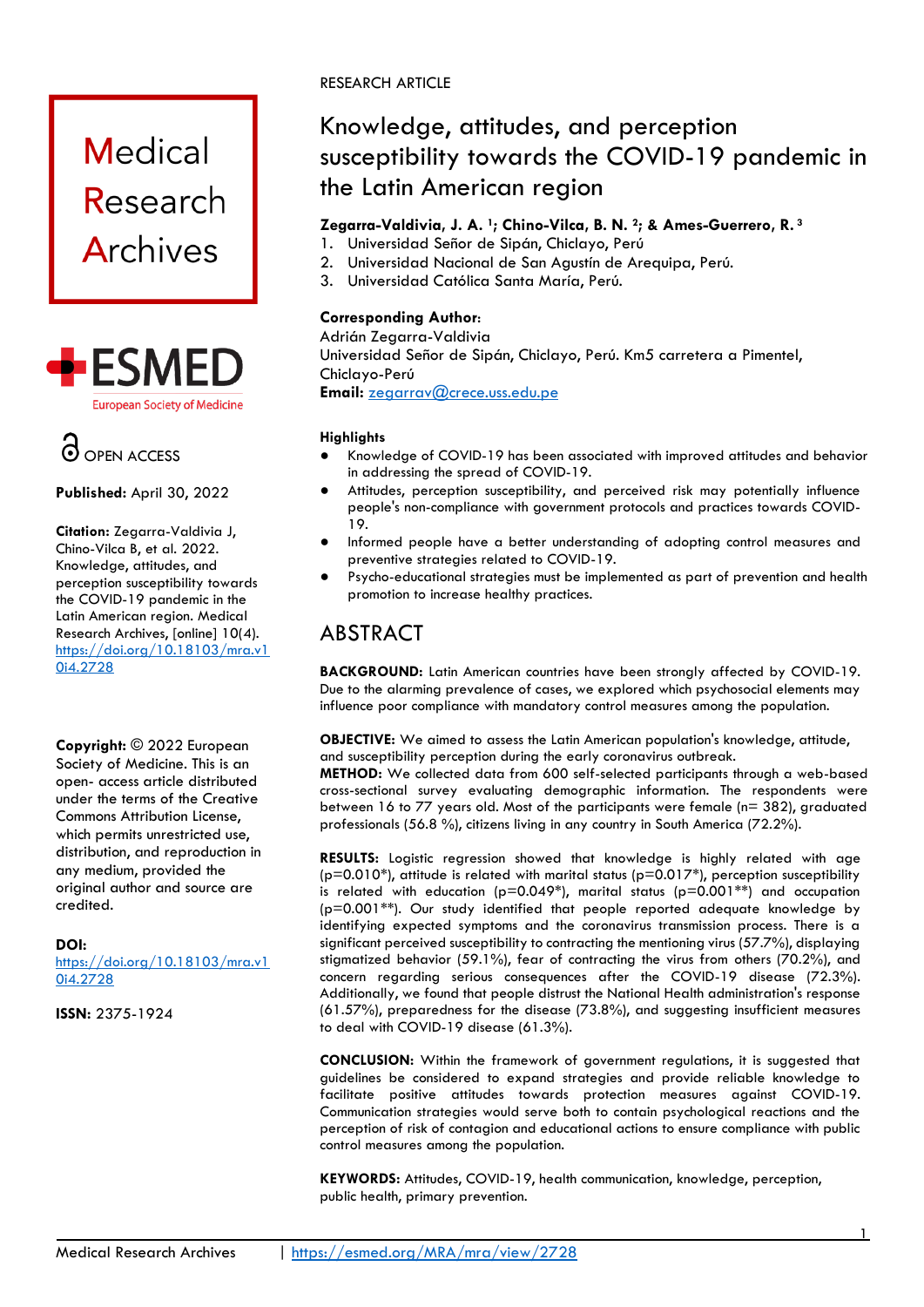#### **INTRODUCTION**

The emergence of the new coronavirus, nominated as 2019-nCoV by the World Health Organization, has dominated the news worldwide in recent months. In late December 2019, unexplained cases of pneumonia appeared in Wuhan, China, whose rapid transmission capacity has disrupted many countries worldwide  $1,2$ . In fact, when this study was written, the coronavirus had already reached pandemic proportions with 5.5 million confirmed cases worldwide 2,3.

Strict restrictive measures were imposed to mitigate the proliferation of the virus in each country; Indeed, many procedures were implemented following the strategies of Asian and later European countries. Similarly, in many South American countries, protocols were proposed ranging from sanitization behaviors, movement restrictions, and suspension of total activities, like those reported in Peru 4. It should be noted that most previous studies on epidemics, especially during its development, are based on descriptive studies  $5,6$ , which leave aside theoretical foundations on risk perception and the role of the individual in addressing the disease. Consequently, it is helpful to understand the subjective conception of contagion risk and the psychological and sociocultural factors associated with compliance with disease control protocols.

Given the importance of identifying behavioral factors influencing non-compliance with government protocols and attitudes around COVID-19, psychological elements would help explain the ineffective mitigation of the spread of the pandemic in South America. In this regard, Sander Van Der Linden's model of socio-psychological determinants<sup>7</sup>, proposes not only cognitive elements (e.g., people's knowledge and understanding of risk), but emotional and experiential variables (e.g., subjective experiences), as well as socio-cultural conceptions (e.g., social interpretation of risk, culture, and values). This approach points to subjective differences (e.g., gender, education, ideology); and finally, the model considers personal knowledge about effective measures to explain the attitudes variability and the pandemic perception among the population 7.

The exploration of the level of adoption of health measures and the acceptance of policies to mitigate the rapid spread of the virus in Western culture urges particular attention. When this study was conducted in South America, the number of cases of COVID-19 were increased exponentially (Figure 1). Cases of contagion and death are beginning to overtake various European and Asian countries, becoming the new epicenter of the world. For instance, Peru reported more than 191,758 cases; Brazil has more than 676,494 cases, surpassing several European countries such as Russia with 467,673 cases or Spain with 288,390 patients <sup>3</sup>. Mexico has more than 113,619 cases, which is less than Chile's 127,745 cases 3.

The proportion of deaths is beginning to significantly exceed countries previously reported as severely affected, as is the case of Spain (28,000 deaths). It is important to consider that since the first report of COVID-19 in China, the policies adopted in several Latin American countries have been deployed with a delay of 1 to 2 months. A particular case of analysis at the Latin American level in Peru, whose social, health, and protection policies (social distancing, hand washing, border closures, among others) were implemented early on, yet the results were not successful compared to other countries that proceeded in the same direction 4.

In this context, it should be noted that public health and safety policies respond to the governmental system of each country, public health regulations appear to be ineffective in preventing the proliferation of the virus. In addition to the complex process of containing the spread of the virus, behavioral problems arise as a limiting factor in the general population. One of the notable differences between developed and Latin American countries is their capacity to respond to the crisis. While in Asian countries, the level of follow-up to control measures was undeniable, some social groups in Latin American countries may have difficulties adhering to such measures. Notably, certain behaviors of noncompliance with protection measures are evident 8. Thus, the vulnerability in Latin America due to poverty and extreme poverty, poor access to social and health systems, and insufficient preventive strategies may affect health outcomes. The above elements contribute to the adherence or rejection to imposed policies, yet they are not the only associated factors; access to education and accurate information on COVID-19 has an essential role to play.

Knowledge about virus transmission and management appears to be vital for containing levels of mass spread. In parallel, it is widely known that people exposed to an epidemic experience multiple adverse effects 9,10. Hence, understanding people's conceptions regarding risk could substantially influence the response to the existing threat  $1,11,12$ . Considering the increasing rate of infected individuals remarkably in Latin America, ignoring the human factors implicit in the pandemic dissemination becomes very difficult. Furthermore, comparing other types of risks such as environmental accidents and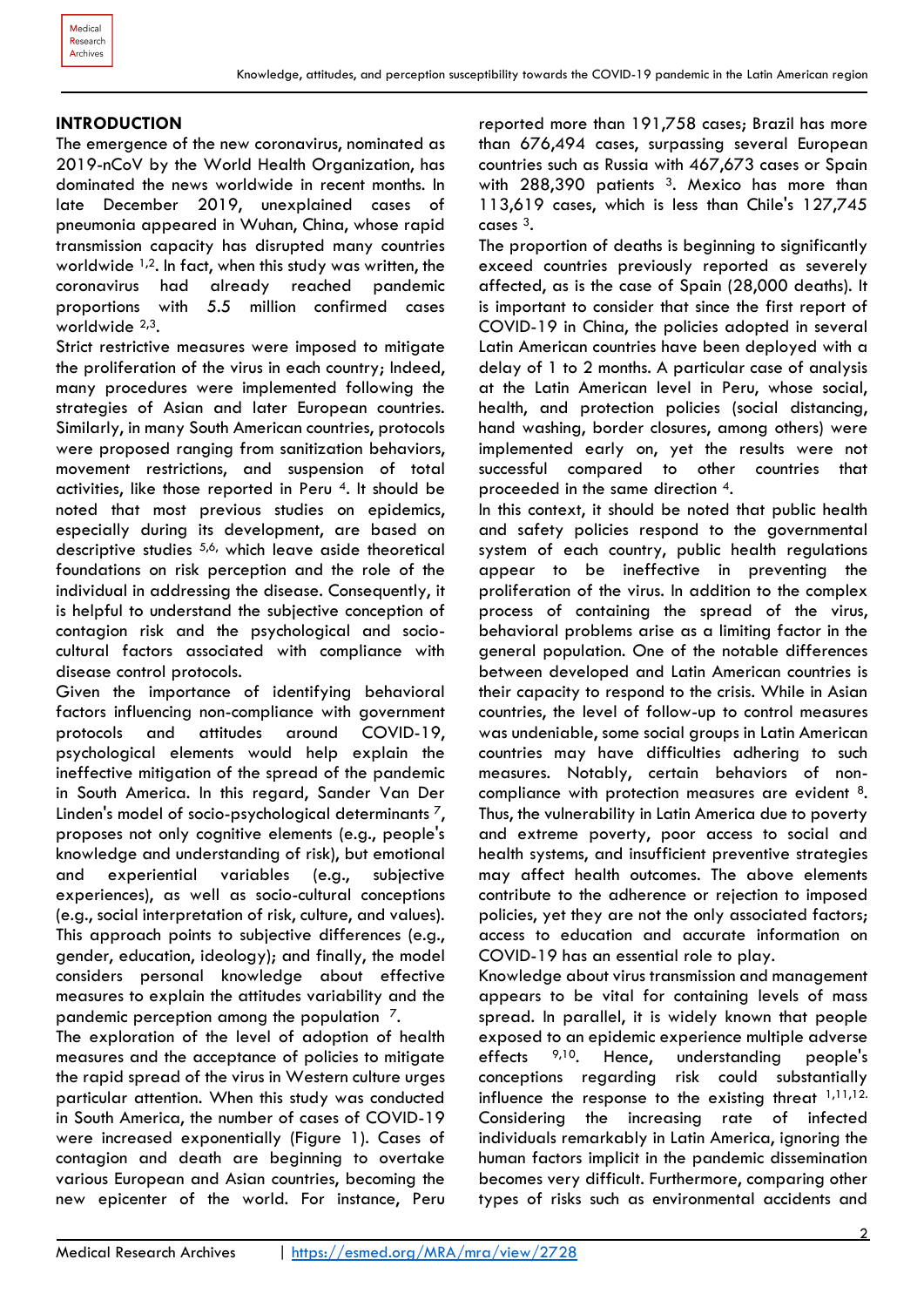

natural disasters, infectious diseases, and limiting food access and health due to quarantine trigger conflicting attitudes in the population that require exploration 5.



**Figure 1.** Total death (A) and people infected (B) in Latin American countries through days of lockdown. Last actualization date: May 31.

Attitude is associated with disease knowledge <sup>13</sup>. The literature states that more excellent knowledge of COVID-19 promotes better attitudes and practices against its proliferation. Consequently, healtheducational strategies would significantly increase healthy practices  $13,14$ , given that a supportive attitude towards the adoption of safety and health protection protocols has a significant impact on the proliferation of the disease  $15$ , and the adoption of preventive health behaviors 16. A recent study conducted during COVID-19 across Europe, America, and Asia with a relatively large sample (n=6991) describes that subjective factors such as risk perception, values, and personal and cultural experiences may predict avoidable risk behaviors the spread of the pandemic. The aforementioned study points out the importance of understanding subjective risk perception in order to manage public health risk 15.

The perceived risk in a critical situation is usually codified based on personal constructs 8, relating to personality, mental health, lifestyles, and perceptions regarding how the pandemic progresses in a particular community. Data on risk perception in global samples demand further exploration of the population's perception of the coronavirus 15,17,18. In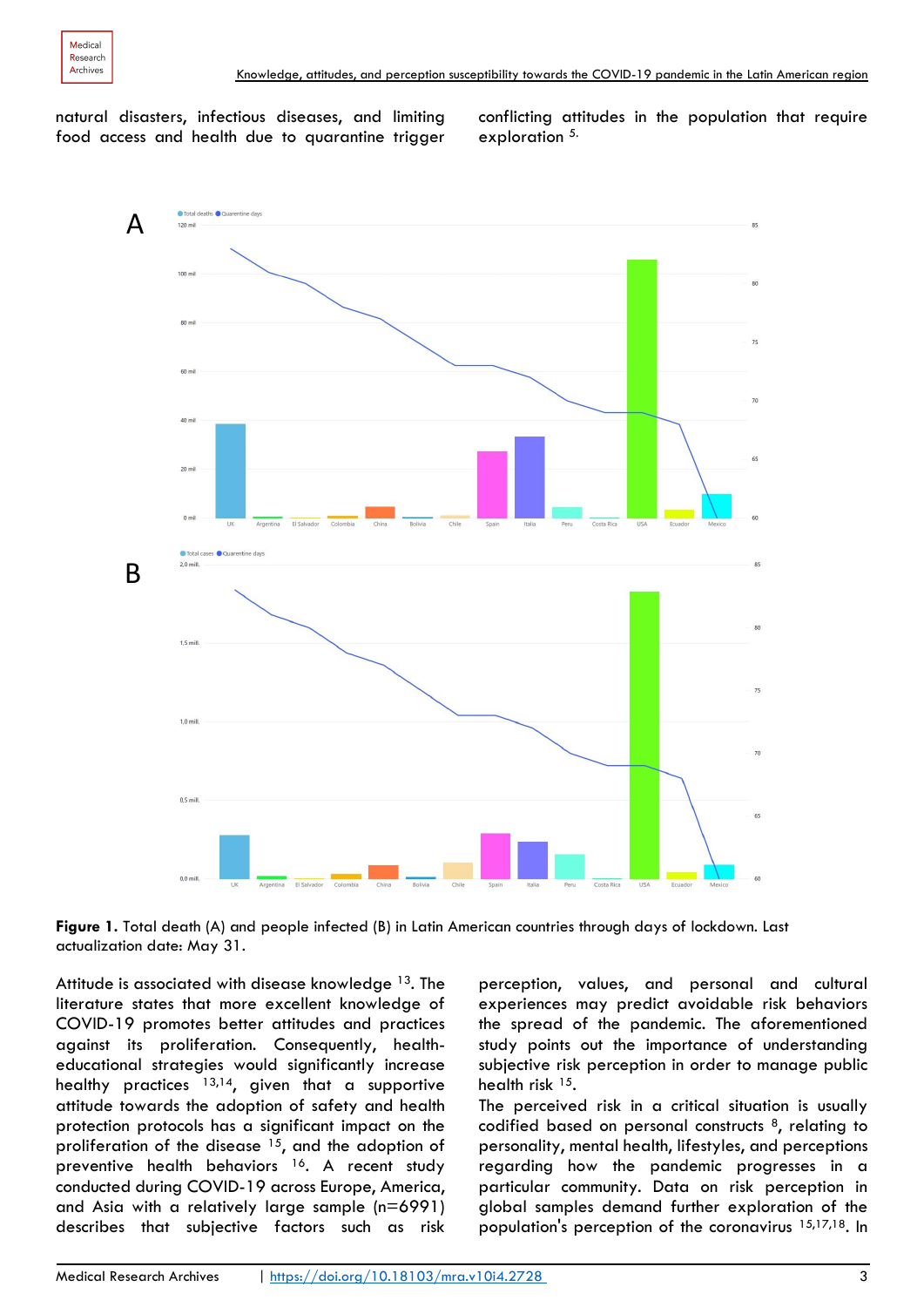addition, it is noted that "risk perception" is being studied with greater interest lately in response to previous epidemics <sup>15</sup>. Confronted by these factors, we propose examining subjective psychological mechanisms that would serve as predictors of risk behavior. This study explores the interacting dynamics of knowledge, perception, and attitude within the Latin American population in the face of COVID-19. We consider that this study offers a significant contribution given the limited number of studies carried out in Latin American contexts.

#### **MATERIALS AND METHOD Participants**

This is a descriptive, cross-sectional study conducted online through March 15 and May 17 of 2020. The sample was defined at convenience and in a nonprobabilistic way. An initial selection of 600 individuals was recruited during the time window. The mean age was  $33.48 \pm 11.268$ , ranging from 16 to 77 years old, and 63.7% were females. The survey questions were adapted and modified from previously published literature regarding viral epidemics <sup>11, 12, 19-25</sup>. The test respondents commented that the questions were easily understood, and the average completion time was 10 min. Informed consent was obtained before starting the survey. Respondents were assured that their responses would be confidential and reminded that their participation in the survey was voluntary. Their knowledge and attitude were evaluated against facts published by WHO 2,3. We receive responses from Mexico, Peru, Colombia, Nicaragua, and other countries.

#### **Instrument: Knowledge, Attitude and perception questionnaire**

Zegarra-Valdivia et al. previously describe this questionnaire 4. Briefly, this instrument is divided into six sections as follows: a) knowledge about coronavirus (COVID-19) infection, b) transmission and c) perception of disease severity, d) perceived susceptibility, e) prevention attitudes, and f) behavioral response to COVID-19 infection. All the answers were displayed as Likert scale, agree, not sure/maybe, and disagree; yes, no, or do not know, or very likely, probable, and unlikely or high, middle, and low. A score of one was assigned to a correct answer and a value of zero to an incorrect answer or "do not know" responses. The total score

of  $a + b$  is considered the total knowledge score, c + e was the total score of attitudes against COVID-19, and  $d + f$  was the perception susceptibility. We consider that the cut-off was at least 70% of the total knowledge and attitude score. Regarding perception susceptibility, the cut-off was >30%. We use these cut-off points to divide the sample between less/more knowledge, less/more positive attitude against COVID-19, and less/more frequent perception susceptibility.

#### **Ethical Statement**

All participants were informed about the aims of this study and gave written informed consent. This study followed ethics guidelines and was approved by the local ethics committee. All data were collected in an anonymous database.

#### **Data Analysis**

Sociodemographic characteristics of the participants included in the study sample were compared with chi2 tests and the percentages of answers. Reliability was measured by Cronbach alpha. Relation between variables was assessed with Pearson Correlation. One-way ANOVA compared the total knowledge, attitude, and perception scores between sociodemographic variables. The effect of gender, age group, educational level, marital status, occupation, and Latin American region was assessed through binary logistic regression using the total punctuation of the three sections as described above. Statistical analysis was performed through the SPSS software, version 24 (SPSS, Inc., USA) and GraphPad Prism 6 software (San Diego, CA, USA). Results were significant with  $*_{p} < 0.05$  and \*\*p<0.01.

#### **RESULTS**

#### **Background characteristics in Latin American participants (Table 2)**.

The study sample included 600 subjects; the majority of the participants were female (n= 382). We did not find a statistically significant difference between age group ( $p = 0.565$ ), educational level ( $p = 0.781$ ), marital status ( $p = 0.608$ ), occupation ( $p = 0.067$ ) and Latin American Region ( $p= 0.958$ ) by gender.

More than 43% of the respondents were 21 to 30 years old. The majority of participants are from South America (72.2%), graduates (56.8 %), single (59.5%), and professionals (67.2%), with similar percent distribution between males and females.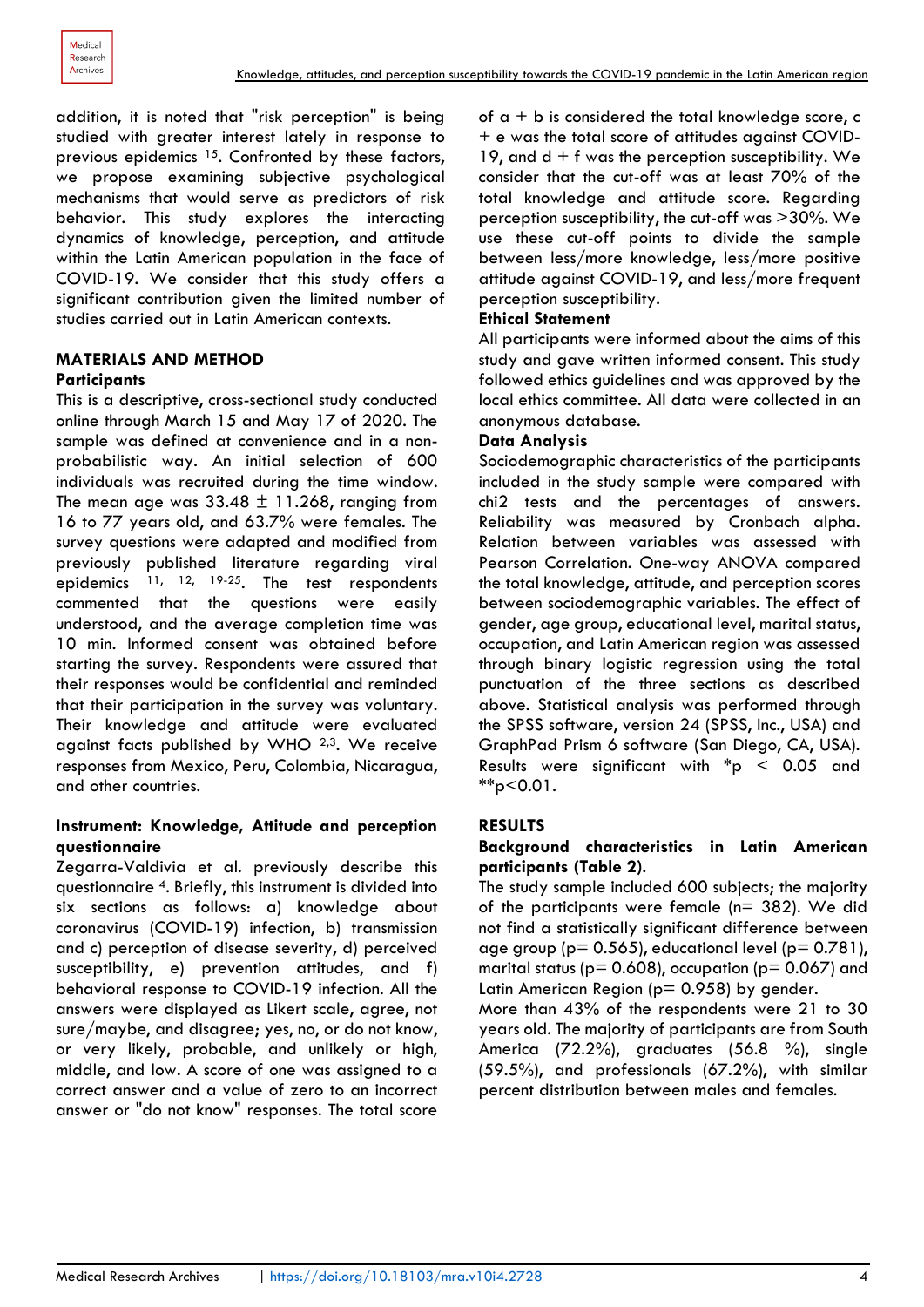|  |  |  | Table 1. Alpha de Cronbach and correlation between Knowledge, Attitude, and Perception scores |
|--|--|--|-----------------------------------------------------------------------------------------------|
|  |  |  |                                                                                               |

|                | Cronbach's Alpha           | $N^{\circ}$ of elements |                                         | 95%                              |
|----------------|----------------------------|-------------------------|-----------------------------------------|----------------------------------|
|                |                            |                         |                                         | Interval Confidence              |
|                | 0.839                      | 94                      | 0.82                                    | 0.857                            |
|                | <b>Pearson Correlation</b> | Knowledge (1)           | Attitude against<br><b>COVID-19 (2)</b> | Perception of susceptibility (3) |
|                | Correlation                |                         | $.137**$                                | 0.071                            |
|                | P-value                    |                         | 0.001                                   | 0.083                            |
| $\overline{2}$ | Correlation                | $.137**$                |                                         | $.137**$                         |
|                | P value                    | 0.001                   |                                         | 0.001                            |
| 3              | Correlation                | 0.071                   | $.137**$                                |                                  |
|                | P value                    | 0.083                   | 0.001                                   |                                  |
|                |                            |                         |                                         |                                  |

#### **Table 2.** Sociodemographic characteristics

|                          |                        | Gender    |            |           |       |         |
|--------------------------|------------------------|-----------|------------|-----------|-------|---------|
|                          |                        | % Male    | $%$ Female | $%$ All   |       |         |
|                          |                        | $(n=218)$ | $(n=382)$  | $(n=600)$ | $X^2$ | P value |
| Age group                |                        |           |            |           |       |         |
|                          | 16-20 years            | 7.3       | 6.5        | 6.8       |       |         |
|                          | 21-30 years            | 40.4      | 44.8       | 43.2      |       |         |
|                          | 31-50 years            | 41.3      | 40.6       | 40.8      |       |         |
|                          | >51 years              | 11        | 8.1        | 9.2       | 2.035 | 0.565   |
| <b>Educational level</b> |                        |           |            |           |       |         |
|                          | <b>Primary school</b>  | 0.9       | 1          | 1         |       |         |
|                          | <b>High school</b>     | 10.6      | 11.5       | 11.2      |       |         |
|                          | technician             | 13.3      | 9.9        | 11.2      |       |         |
|                          | graduate               | 55        | 57.9       | 56.8      |       |         |
|                          | postgraduate           | 20.2      | 19.6       | 19.8      | 1.753 | 0.781   |
| <b>Marital Status</b>    |                        |           |            |           |       |         |
|                          | Single                 | 61.5      | 58.4       | 59.5      |       |         |
|                          | <b>Married</b>         | 23.9      | 22.8       | 23.2      |       |         |
|                          | cohavitating           | 9.2       | 12.6       | 11.3      |       |         |
|                          | Widower                | 0.5       | 1.3        | 1         |       |         |
|                          | <b>Diverced</b>        | 5         | 5          | 5         | 2.706 | 0.608   |
| Occupation               |                        |           |            |           |       |         |
|                          | <b>Student</b>         | 9.6       | 11.5       | 10.8      |       |         |
|                          | Professional           | 72.9      | 63.9       | 67.2      |       |         |
|                          | Independent            | 17.4      | 24.6       | 22        | 5.401 | 0.067   |
| Latin American region    |                        |           |            |           |       |         |
|                          | <b>South America</b>   | 71.6      | 72.5       | 72.2      |       |         |
|                          | <b>Central America</b> | 7.3       | 6.8        | 7         |       |         |
|                          | <b>North America</b>   | 21.1      | 20.7       | 20.8      | 0.86  | 0.958   |

*X*2: Chi-square test

#### **Knowledge about symptoms and transmission ways in COVID-19 disease (Table 3)**

The sample does not discriminate between the most frequent symptoms of the disease and includes other disease manifestations. Thus, more than half of the study sample correctly identified the most frequent symptoms like fever (96.5%), fatigue (65.8%), and dry cough (89.2%) along with others as just as sore throat (78.5 %), joint and muscle pain (57.3%). A

certain consensus is also observed among the subjects in recognizing the shortness of breath/shortness of breath (94.8%); However, this has not been confirmed as part of the diagnosis 26. Diarrhea (57.5%), runny nose (57.2%), and nasal congestion (59.7%) were not recognized as part of the disease. The majority of the population (85.3%) knew the incubation period. All the differences between de answers were significant ( $p \leq 0.001**$ ).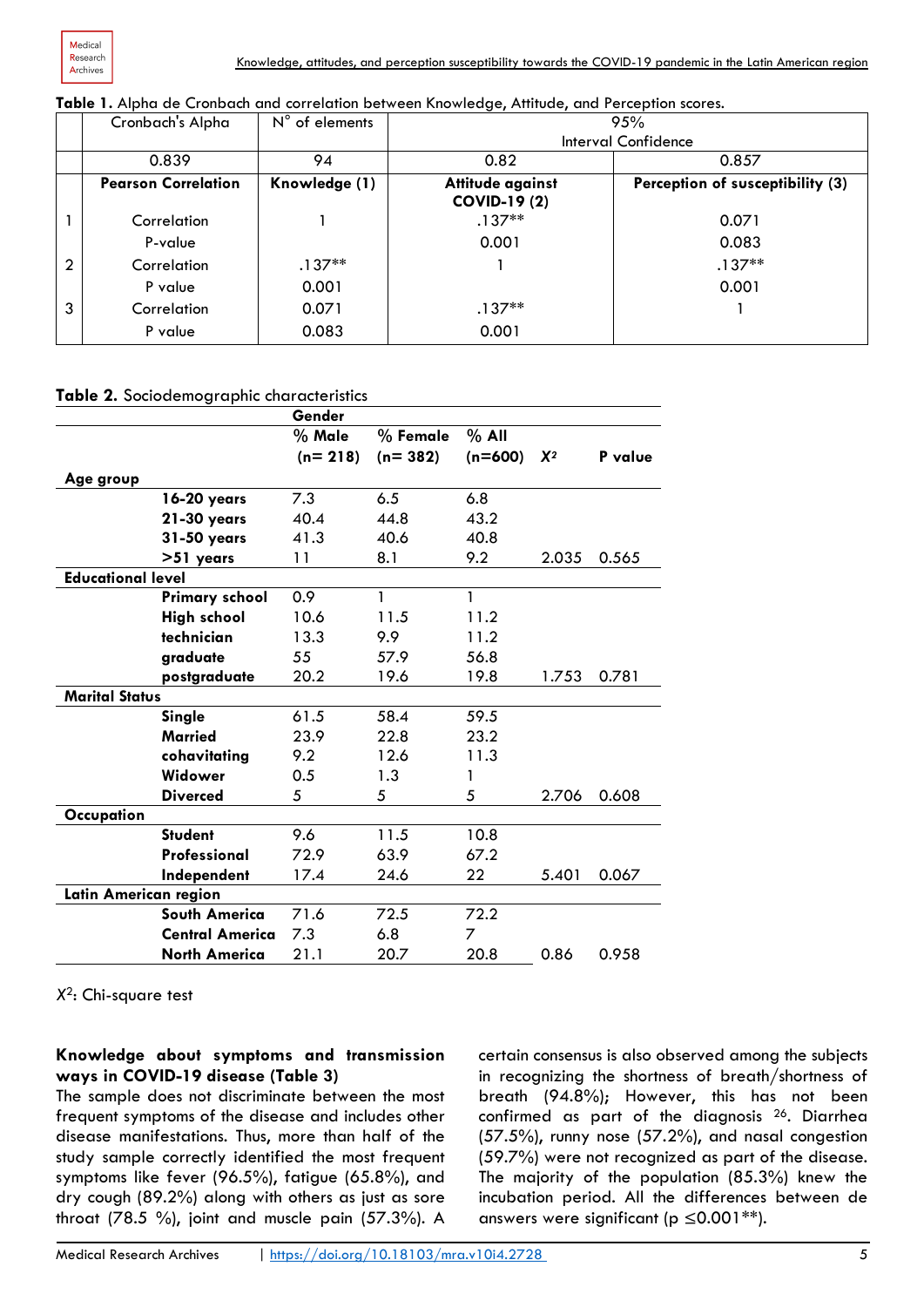#### **Table 3.** Knowledge about COVID-19 symptoms and transmission ways

| What are the most frequent symptoms         |            |      | I don't |         | P-value              |
|---------------------------------------------|------------|------|---------|---------|----------------------|
| of coronavirus (COVID-19)?                  | <b>Yes</b> | No   | know    | $X^2$   |                      |
| 1.- Fever                                   | 96.5       | 3.2  | 0.3     | 1078.03 | ≤0.001 <sup>**</sup> |
| 2.- Runny nose                              | 29.5       | 57.2 | 13.3    | 176.89  | ≤0.001 <sup>**</sup> |
| 3.- Sore throat                             | 78.5       | 13.5 | 8       | 553.53  | ≤0.001 <sup>**</sup> |
| 4.- Joint and muscle pain                   | 57.3       | 30.5 | 12.2    | 185.77  | $\leq 0.001**$       |
| 5.- Shaking chills                          | 33.3       | 45.2 | 21.5    | 50.41   | ≤0.001 <sup>**</sup> |
| 6.- Shortness of breath/shortness of breath | 94.8       | 2.7  | 2.5     | 1021.21 | ≤0.001 <sup>**</sup> |
| 7.- Diarrhea                                | 28.3       | 57.5 | 14.2    | 175.75  | $\leq 0.001**$       |
| 8.- Fatigue                                 | 65.8       | 22   | 12.2    | 293.89  | ≤0.001 <sup>**</sup> |
| 9.- Dry cough                               | 89.2       | 6.3  | 4.5     | 841.99  | ≤0.001 <sup>**</sup> |
| 10.- Nasal congestion                       | 24.5       | 59.7 | 15.8    | 193.99  | $\leq 0.001**$       |
| 11. Weightloss                              | 6.2        | 70.5 | 23.3    | 399.49  | ≤0.001 <sup>**</sup> |
| 12.- Stomach discomfort                     | 13.7       | 66.5 | 19.8    | 300.43  | ≤0.001 <sup>**</sup> |
| 13.- Difficulty to sleep                    | 15.2       | 61.7 | 23.2    | 222.51  | ≤0.001 <sup>**</sup> |
| 14.- Incubation period is 5-14 days         | 85.3       | 7.7  | 7       | 730.12  | ≤0.001 <sup>**</sup> |

#### **Which of the following situations are means of transmission / spread of coronavirus (COVID-19)?**

| 73.3 | 24.3 | 2.3  | 475.56 | ≤0.001 <sup>**</sup> |
|------|------|------|--------|----------------------|
|      |      |      |        |                      |
| 90.5 | 8    | 1.5  | 886.17 | ≤0.001 <sup>**</sup> |
|      |      |      |        |                      |
| 93.5 | 3.3  | 3.2  | 977.41 | ≤0.001 <sup>**</sup> |
|      |      |      |        |                      |
| 86.7 | 9    | 4.3  | 769.96 | $\leq 0.001**$       |
|      |      |      |        |                      |
| 68.2 | 23.7 | 8.2  | 349.23 | ≤0.001 <sup>**</sup> |
|      |      |      |        |                      |
| 65.8 | 20.7 | 13.5 | 289.81 | $≤0.001**$           |
| 19.3 | 56.2 | 24.5 | 143.17 | ≤0.001 <sup>**</sup> |
|      |      |      |        |                      |
| 33   | 53.7 | 13.3 | 146.44 | ≤0.001 <sup>**</sup> |
| 78.3 | 14.2 | 7.5  | 550.75 | $≤0.001**$           |
|      |      |      |        |                      |
| 72.2 | 16   | 11.8 | 408.73 | $≤0.001**$           |
|      |      |      |        |                      |

a: Statistically significant difference (*P<0.001\*\** ), *X*<sup>2</sup> square test.

Participants correctly reported means of transmission/ spread of COVID-19, including; Touching objects or surfaces that have been in contact with someone who has the virus (93.5%), going to areas/countries affected by COVID-19 (90.5%), shaking hands with someone who has an active case of coronavirus (86.7%). In addition, subjects identified situations unrelated to contagion: participating in blood transfusions (56.2%) and by relating to people who were in a hospital or emergency room (53.7%).

#### **The severity of COVID-19 and prevention measures (Table 4)**

The majority of respondents (93%) considered COVID-19 highly contagious, with symptoms similar to flu and influenza (83.8%). Regarding the mortality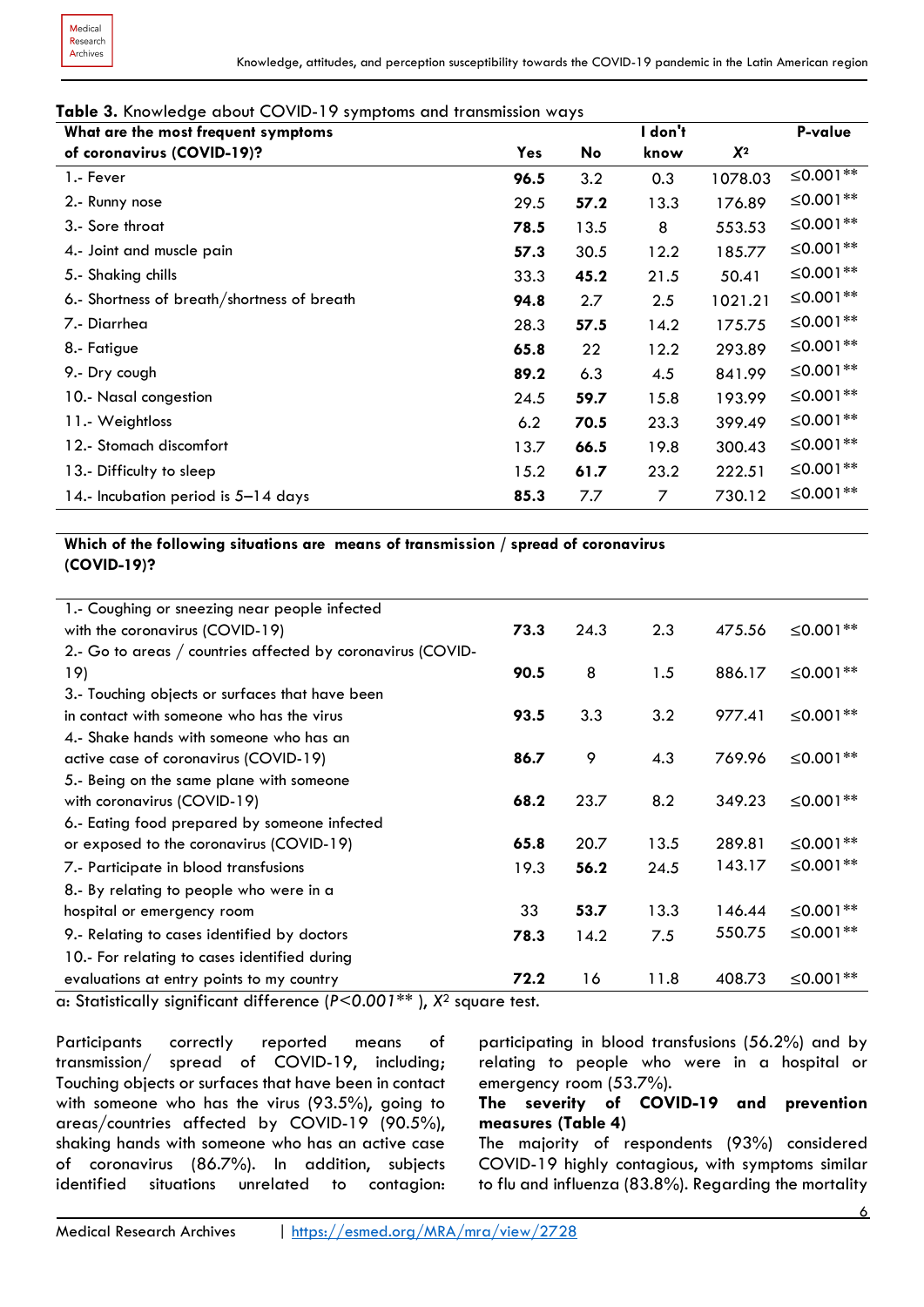ratio, they do not assess that it is worse than influenza or tuberculosis (75.2%) or causes permanent physical damage to patients (78%). However, when comparing the impact of COVID-19 with influenza or the common cold, more than half of the interviewees indicated that the coronavirus would cause a more significant impact (74.3%). There is insufficient confidence in the national or local authorities (61.5%) and preparedness for the disease (73.8%).

Poor understanding of the precautionary measures is evident. Although some form of prevention is recognized, such as hand washing (99.2%), have special care with people who have symptoms of COVID-19 (97.8%), to avoid crowded places (97.7%), to separate/ isolate patients with coronavirus (97.7%) and personal hygiene (96.5%). Other essential measures were not fully considered, such as checking symptoms on websites ( $p=0.683$ ), despite the WHO not recommending its use (WHO, 2020a). Furthermore, antibiotics are not recognized as the first line of action against the disease (79.5 %), a sign of the population's knowledge of the treatment. At that time of the pandemic, there was no vaccine or specific treatment. It draws attention that 28.2% believe it exists.

|  |  |  |  |  |  | Table 4. The severity of COVID-19 and prevention measures |
|--|--|--|--|--|--|-----------------------------------------------------------|
|--|--|--|--|--|--|-----------------------------------------------------------|

| Severity of the coronavirus (COVID-19).                   |              | Not sure |                 |                | P                    |
|-----------------------------------------------------------|--------------|----------|-----------------|----------------|----------------------|
| The coronavirus:                                          | <b>Agree</b> | Maybe    | <b>Disagree</b> | $\pmb{\chi}$ 2 | value                |
| 1.- It can be cured                                       | 69           | -----    | 31              | 86.64          | ≤0.001 <sup>**</sup> |
| 2.- It is highly contagious                               | 93           | -----    | $\overline{7}$  | 443.76         | ≤0.001 <sup>**</sup> |
| 3.- Coronavirus mortality rate is worse than influenza or |              |          |                 |                |                      |
| tuberculosis                                              | 24.8         | -----    | 75.2            | 152.01         | ≤0.001 <sup>**</sup> |
| 4.- COVID-19 causes permanent physical damage to          |              |          |                 |                |                      |
| patients                                                  | 22           | -----    | 78              | 188.16         | ≤0.001 <sup>**</sup> |
| 5.- You have symptoms similar to common flu and           |              |          |                 |                |                      |
| influenza                                                 | 83.8         | -----    | 16.2            | 274.72         | $\leq 0.001**$       |
| 6.- My community/country does not have a coronavirus      |              |          |                 |                |                      |
| vaccine                                                   | 71.8         | -----    | 28.2            | 114.40         | ≤0.001 <sup>**</sup> |
| 7.- My community/country does not have adequate           |              |          |                 |                |                      |
| medicine or treatment for the disease                     | 48.7         | -----    | 51.3            | 0.42           | 0.514                |
| 8.- Hospitals in my community / country have not taken    |              |          |                 |                |                      |
| adequate infection control measures                       | 38.7         | -----    | 61.3            | 30.82          | ≤0.001 <sup>**</sup> |
| 9.- Coronavirus impact is worse compared to influenza     |              |          |                 |                |                      |
| or common flu                                             | 74.3         |          | 25.7            | 142.10         | ≤0.001 <sup>**</sup> |
| 10.- The authorities of my country are prepared to face   |              |          |                 |                |                      |
| the disease                                               | 26.2         | -----    | 73.8            | 136.32         | ≤0.001 <sup>**</sup> |
| 11.- The response of the health authorities of my         |              |          |                 |                |                      |
| country/community is effective                            | 38.3         | 0.2      | 61.5            | 345.31         | ≤0.001 <sup>**</sup> |
| Knowledge about contagion                                 |              |          |                 |                |                      |
| prevention / precaution measures                          |              |          |                 |                |                      |
| 1.- Washing hands vigorously (soap/water)                 |              |          |                 |                |                      |
| for 20 seconds helps prevent/transmit disease             | 99.2         | -----    | 0.8             | 580.16         | ≤0.001 <sup>**</sup> |
| 2.- Special care should be (COVID-19) in my community.    | 97.8         | -----    | 2.2             | 549.12         | ≤0.001 <sup>**</sup> |
| 3.- Personal hygiene                                      | 96.5         | -----    | 3.5             | 518.94         | ≤0.001 <sup>**</sup> |
| 4.- Healthy life style                                    | 82.8         | -----    | 17.2            | 258.72         | ≤0.001 <sup>**</sup> |
| 5.- Daily temperature monitoring                          | 57.5         | -----    | 42.5            | 13.50          | ≤0.001 <sup>**</sup> |
| 6.- Avoid traveling abroad.                               | 92.8         | -----    | 7.2             | 440.32         | ≤0.001 <sup>**</sup> |
| 7.-Use of face mask                                       | 58.2         | -----    | 41.8            | 16.01          | ≤0.001 <sup>**</sup> |
| 8.- Clean environment                                     | 91.8         | -----    | 8.2             | 420.01         | $\leq 0.001**$       |
| 9.- Stay home if it's not okay                            | 90.3         | -----    | 9.7             | 390.42         | ≤0.001 <sup>**</sup> |
| 10.- Seek medical attention if not okay                   | 89.3         | -----    | 10.7            | 371.30         | $\leq 0.001**$       |
| 11.- Avoid crowded places                                 | 97.7         | -----    | 2.3             | 545.30         | $\leq 0.001**$       |
| 12.- Separation / isolation of patients with coronavirus  |              |          |                 |                |                      |
| $(COVID-19)$                                              | 97.7         | -----    | 2.3             | 545.30         | $\leq 0.001**$       |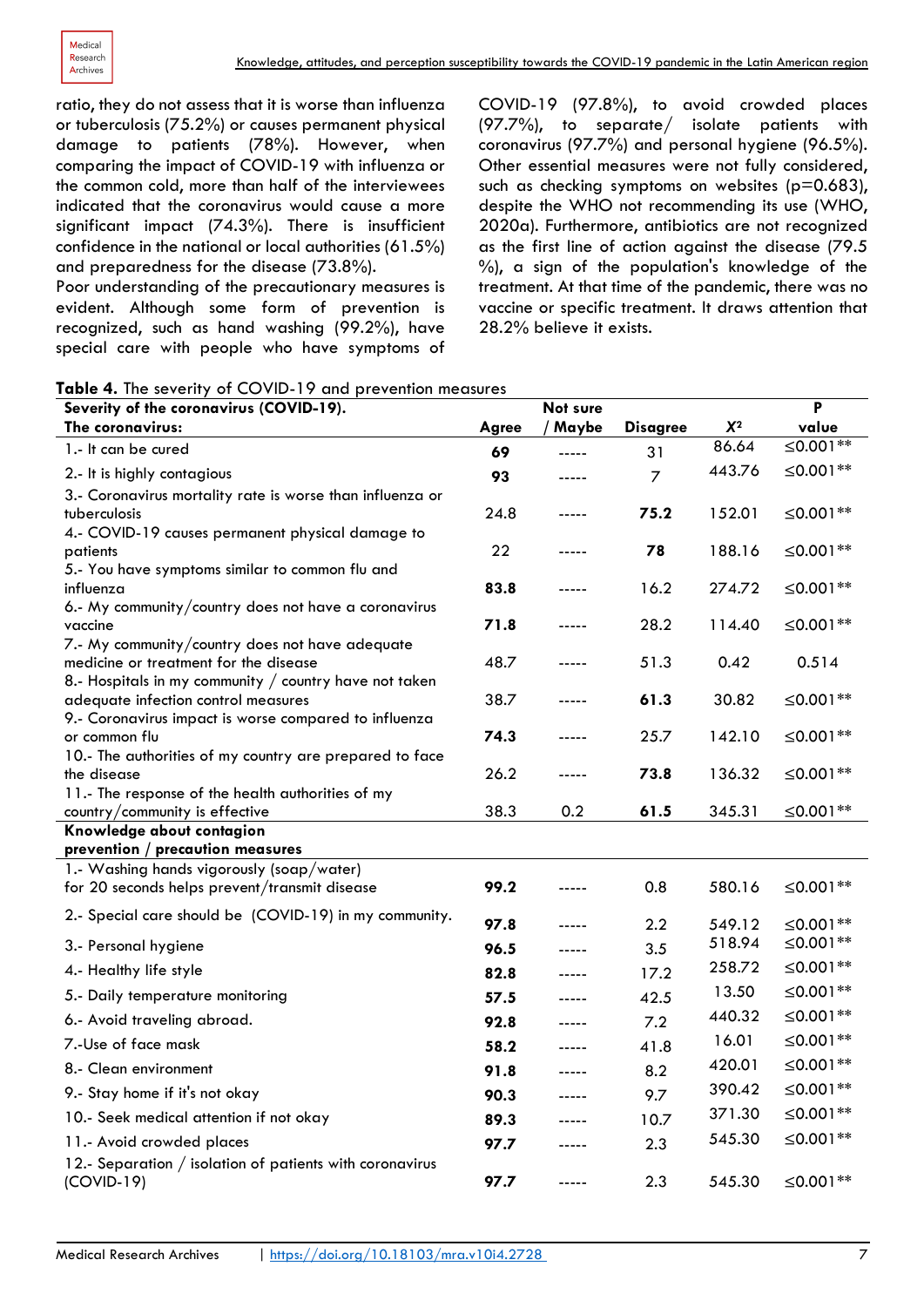

| 13.- Sending passengers with coronavirus symptoms<br>(COVID-19) to a hospital or referral center for                                                                                                                                 |      |       |      |        |                      |
|--------------------------------------------------------------------------------------------------------------------------------------------------------------------------------------------------------------------------------------|------|-------|------|--------|----------------------|
| examination                                                                                                                                                                                                                          | 79.8 | ----- | 20.2 | 213.60 | ≤0.001 <sup>**</sup> |
| 14.- You used a disinfectant at home or work.                                                                                                                                                                                        | 92.8 |       | 7.2  | 440.32 | $≤0.001**$           |
| 15.- Check symptoms on websites                                                                                                                                                                                                      | 49.2 |       | 50.8 | 0.16   | 0.683                |
| 16.- Wore something to clean objects that may have<br>come in contact with someone with coronavirus (COVID-<br>19)                                                                                                                   | 81.7 |       | 18.3 | 240.66 | $≤0.001**$           |
| 17.- Avoid restaurants or shops                                                                                                                                                                                                      | 47.2 |       | 52.8 | 1.92   | 0.165                |
| 18.- Cancel appointments in hospitals or doctor's                                                                                                                                                                                    |      |       |      |        |                      |
| offices                                                                                                                                                                                                                              | 54.8 |       | 45.2 | 5.60   | $0.018*$             |
| 19.- Avoid public transportation                                                                                                                                                                                                     | 85.7 |       | 14.3 | 305.30 | $≤0.001**$           |
| 20.- Antibiotics are the first-line treatment for the                                                                                                                                                                                |      |       |      |        |                      |
| management of coronavirus (COVID-19)                                                                                                                                                                                                 | 20.5 |       | 79.5 | 208.86 | $\leq 0.001**$       |
| 21.- Preparation of raw meats and other foods with                                                                                                                                                                                   |      |       |      |        |                      |
| different knives                                                                                                                                                                                                                     | 26.3 |       | 73.7 | 134.42 | $≤0.001**$           |
| $\sigma_{\rm{1}}$ is a second of the second of the second second second second second second second second second second second second second second second second second second second second second second second second second se |      |       |      |        |                      |

a: Statistically significant difference (*P<0.001\*\** ), *X*<sup>2</sup> square test

#### **Perceived susceptibility to COVID-19 (Table 5)**

Table 5 shows perception susceptibility, where 60.8% consider that there is a stigma about COVID-19; 69.3% respond to preventive measures to avoid the disease, and 50.5% values that the problems derived from the pandemic will not pass quickly compared to the 33.2% who do not know about it. 72.3% of participants believe that getting COVID-19 will have severe consequences in their life, 68.7% feels upset about thinking about the disease, and 50% believe that the situation will not pass quickly.

One of the greatest fear among the evaluated population is being in contact with people who have returned from abroad (68.2%), followed by eating out (65%), visiting hospitals (64.8%), and having contact with people with flu symptoms (56.3%). Concern for medical services personnel is evident (75.2%), considering that one of the groups most susceptible to contagion, followed by people over 60 years of age (66%) and taxi drivers (58.3%). The perception susceptibility to contract disease is 57.7%, and surely 16.5%.

Besides, the different places where people may infect with COVID-19 infection highlight countries affected by COVID- 19 (68.4%) and public transport (58.3%) as places of infectiousness. In addition, the likelihood of having a significant outbreak of coronavirus from person to person in my community (50.7%) and the concern that you or your family members will get the virus (45.5%) pose a high-risk susceptibility.

Finally, the perception of treatment efficacy is middle (62.7%); the spread of COVID-19 around the community is relatively high, 50.7%, and the concern of family members getting sick (45.5%).

**Differences in Knowledge, Perception, and Attitude scores between sociodemographic variables** 

To analyze differences between Knowledge, Perception, Attitude scores, and sociodemographic variables, we use one-way ANOVA. Firstly, we compared regions of Latin America. Figure 2A evidences significant differences around the perception of susceptibility by region (F: 6.521, p=0.002\*). Post-hoc analyses show that North Americans have a reduced score in perception susceptibility compared with South Americans (p  $(0.05)$  and Central Americans (p $(0.01)$ .

Additionally, marital status reveals differences around the attitude against COVID-19 (F: 3.523, p= 0.007\*). Tukey scrutiny exhibits that widowers had lower scores compared with single ( $p \le 0.05$ ) and married participants ( $p \le 0.01$ <sup>\*</sup>). Differently, the perception of COVID-19 susceptibility was different  $(F: 2.760, p= 0.027*)$  between singles and cohabitants ( $p$  <0.05). Other groups do not reflect array differences (see Figure 2B).

Under other variables such as occupation (Figure 2C), we found significant differences in knowledge (F: 3.411, p= 0.034\*), Attitude (F: 3.447, p=0.032\*), and Perception (F: 11.682, p <0.001\*\*). Independent workers score lower in knowledge than professionals (p <0.025\*). Regarding attitude, students score low (p <0.043\*) compared to professionals. Similarly, students score lower compared to independent workers ( $p$  <0.001\*\*), as well as professionals (p  $\leq$  0.002\*). Knowledge is associated with the level of instruction (F: 3.864,  $p=$ 0.004\*), in the case of postgraduate, who score higher compared to secondary instruction level (p  $\leq$ 0.042\*), and technician (p  $\leq$ 0.013\*). Finally, to differentiate the perception of susceptibility (F: 3.473,  $p = 0.008$ <sup>\*</sup>), postgraduate level displays a reduced score compared to high school ( $p \le 0.008^*$ ). Other variable does not have differences (Figure 2D).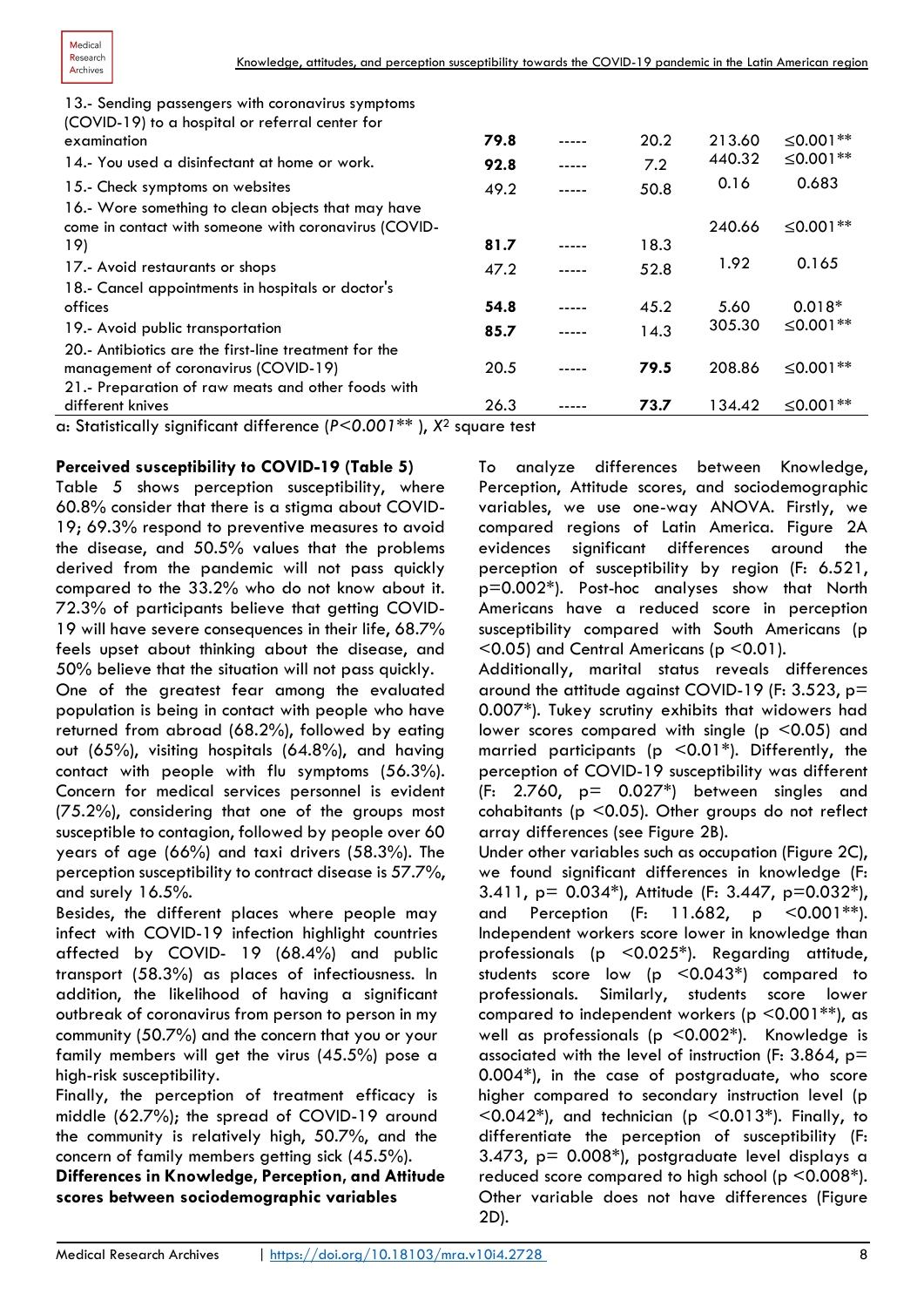

**Figure 2.** Comparison between Knowledge, attitude, and perception of vulnerability against COVID-19 and sociodemographic variables, by Latin American (A), marital status (B), occupation (C), and educational level (D).

|                                                                                                                                                                        |                |          | I don't         |        | P                    |
|------------------------------------------------------------------------------------------------------------------------------------------------------------------------|----------------|----------|-----------------|--------|----------------------|
| Perception and perceived susceptibility or response                                                                                                                    | Yes            | No       | know            | $X^2$  | value                |
| 1.- Do you think there is a stigma related to<br>the coronavirus (COVID-19)<br>2.- Thinking that I could become infected with coronavirus                              | 60.8           | 23       | 16.2            | 208.39 | ≤0.001 <sup>**</sup> |
| (COVID-19) makes me nervous/anxious                                                                                                                                    | 54.8           | 40       | 5.2             | 234.01 | ≤0.001 <sup>**</sup> |
| 3.- Nothing I do can stop the risk of catching me<br>4.- If I contracted the coronavirus (COVID-19), it would have                                                     | 16.2           | 69.3     | 14.5            | 350.17 | ≤0.001 <sup>**</sup> |
| severe consequences for me or my relatives                                                                                                                             | 72.3           | 18.5     | 9.2             | 418.51 | ≤0.001 <sup>**</sup> |
| 5.- I get upset when I think about the coronavirus (COVID-19)                                                                                                          | 24.7           | 68.7     | 6.7             | 366.24 | ≤0.001 <sup>**</sup> |
| 6.- Coronavirus (COVID-19) problems will pass quickly                                                                                                                  | 16.3           | 50.5     | 33.2            | 105.07 | $\leq 0.001**$       |
| Are you afraid of:                                                                                                                                                     |                |          |                 |        |                      |
| 1.- Fear of being in contact with people with flu symptoms<br>(e.g. cough, runny nose, sneezing, fever)<br>2.- Fear of eating out (for example, street vendor centers, | 56.3           | 35.5     | 8.2             | 210.07 | ≤0.001 <sup>**</sup> |
| food courts)                                                                                                                                                           | 65             | 30.2     | 4.8             | 328.51 | ≤0.001 <sup>**</sup> |
| 3.- Fear of being in contact with people who have just<br>returned from abroad                                                                                         | 68.2           | 26       | 5.8             | 364.21 | ≤0.001 <sup>**</sup> |
| 4.- Fear of visiting hospitals                                                                                                                                         | 64.8           | 29.8     | 5.3             | 321.93 | ≤0.001 <sup>**</sup> |
| Perceived susceptibility to coronavirus infection (COVID-<br>19), Evaluate the possibility of contracting the disease:                                                 | Very<br>likely | Probable | <b>Unlikely</b> |        |                      |
| 1.- Oneself                                                                                                                                                            | 16.5           | 57.7     | 25.8            | 167.71 | ≤0.001 <sup>**</sup> |
| 2.- My relatives                                                                                                                                                       | 20.5           | 68.7     | 10.8            | 345.49 | ≤0.001 <sup>**</sup> |
| 3.- People over 60 years                                                                                                                                               | 66             | 31.2     | 2.8             | 360.37 | ≤0.001 <sup>**</sup> |
| 4.- Adults                                                                                                                                                             | 37.5           | 59.7     | 2.8             | 295.39 | ≤0.001 <sup>**</sup> |
| 5.- Children                                                                                                                                                           | 21             | 61       | 18              | 207.48 | ≤0.001 <sup>**</sup> |
| 6.- Medical services personnel                                                                                                                                         | 75.2           | 22.7     | 2.2             | 510.33 | ≤0.001 <sup>**</sup> |
| 7.- Food vendors                                                                                                                                                       | 45.7           | 49.3     | 5               | 217.96 | ≤0.001 <sup>**</sup> |

#### **Table 5.** Perceived susceptibility to COVID-19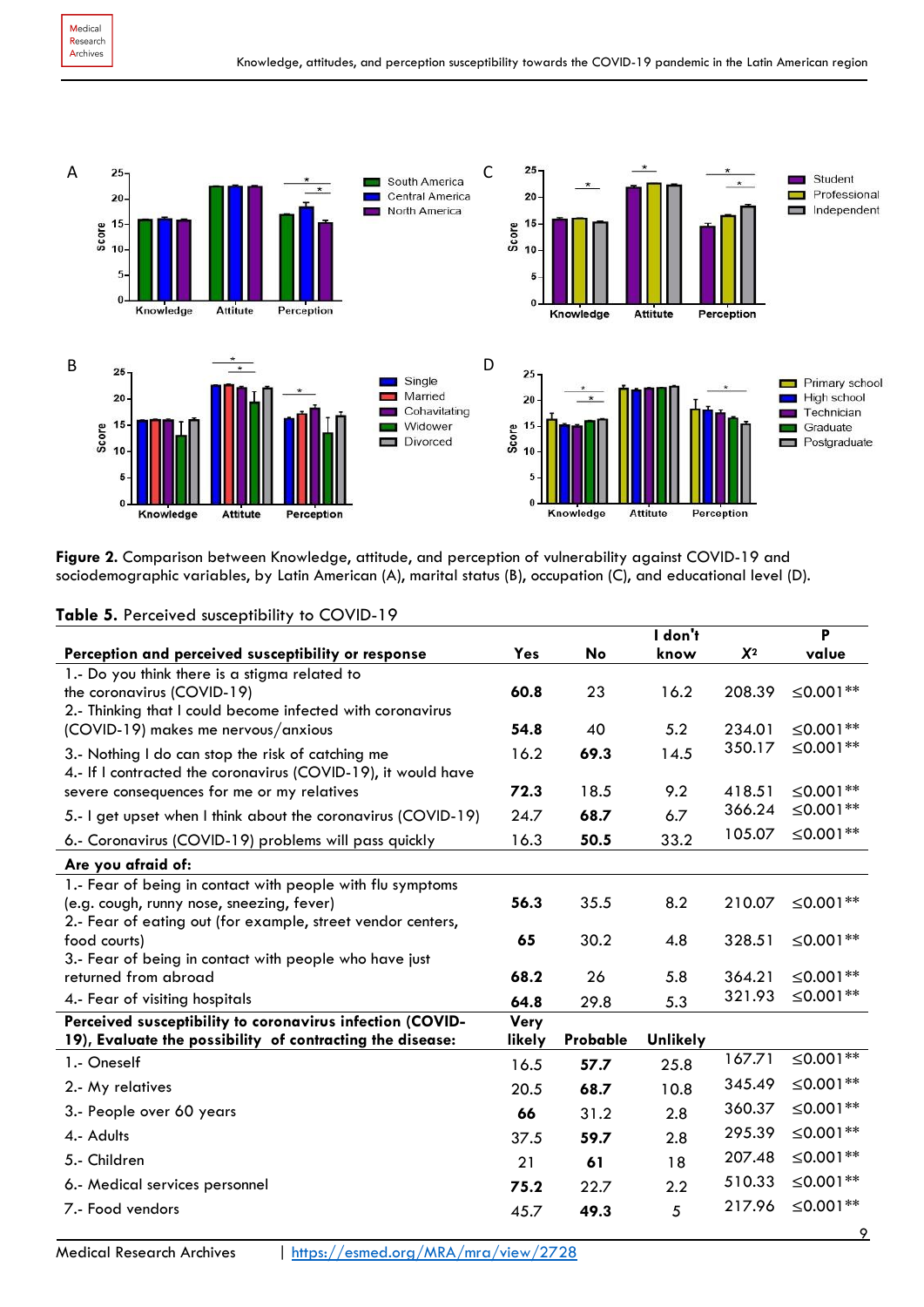

| 8.- Food handlers                                              | 40.7 | 53.2   | 6.2  | 213.33 | ≤0.001 <sup>**</sup> |
|----------------------------------------------------------------|------|--------|------|--------|----------------------|
| 9.- General public                                             | 40.3 | 57.2   | 2.5  | 282.19 | ≤0.001 <sup>**</sup> |
| 10.- Taxi drivers                                              | 58.3 | 38.7   | 3    | 283.24 | $\leq 0.001**$       |
| Where are people likely to get coronavirus (COVID-19)?         |      |        |      |        |                      |
| 1.- Home                                                       | 2.3  | 41.3   | 56.3 | 279.72 | $\leq 0.001**$       |
| 2.- Health institutions                                        | 46.7 | 32.8   | 20.5 | 61.69  | $\leq 0.001**$       |
| 3.- Public transport                                           | 58.3 | 20.2   | 21.5 | 168.91 | $\leq 0.001**$       |
| 4.- Markets or shops                                           | 50   | 33.2   | 16.8 | 99.01  | $\leq 0.001**$       |
| 5.- Countries affected by the coronavirus (COVID-19)           | 63.2 | 14.2   | 22.7 | 246.81 | ≤0.001 <sup>**</sup> |
| What do you think the percentage of:                           | High | Middle | Low  |        |                      |
| 1.- Efficacy of treatments for coronavirus (COVID-19)          | 20.8 | 62.7   | 16.5 | 234.01 | $\leq 0.001**$       |
| 2.- Likelihood of having a significant outbreak of coronavirus |      |        |      |        |                      |
| (COVID-19) from person to person in my community               | 50.7 | 39.7   | 9.7  | 162.12 | $≤0.001**$           |
| 3.- Concern that you or your family members will get the virus | 45.5 | 42.3   | 12.2 | 121.87 | ≤0.001 <sup>**</sup> |
| 4.- Having effective medications or remedies available         | 19.3 | 50.3   | 30.3 | 88.92  | ≤0.001 <sup>**</sup> |

a: Statistically significant difference (*P<0.001\*\** ), *X*<sup>2</sup> square test

#### **Distribution of sociodemographic factors associated with Knowledge, Attitude, and Perception of susceptibility in Latin Americans (Table 6)**

In Table 6, we show the Odds Ratio regarding sociodemographic variables and binary logistic regression. Younger people (21 to 30 years old) evidenced lower COVID-19 symptoms-related knowledge and transmission compared to adults over 51 years old (OR= 0.396; 95% IC: 0.195 – 0.802; p <0.01\*). The attitude towards the disease (less vs. more positive attitude) is facilitated by occupation (p  $=0.041*$ ).

Regarding marital status, both married (OR= 2,779; 95% IC: 1.199 – 6.442,  $p = 0.017$ <sup>\*</sup>) and singles participants (OR= 2,318; 95% IC: 1.004 – 5.352; p <0.05\*) rate high in positive attitude. Similarly, educational level, occupation, and marital status define the perception of susceptibility among participants. Secondary level instruction is related to increased perception susceptibility (OR= 3,004; 95% IC; 1.005 - 8.979; p <0.05). Compared to widowers (OR= 0.011; 95% IC: 0.001 – 0.174; p  $(0.01)$  and student (OR= 0.184; p  $(0.01)$  who scored lower in perception susceptibility.

#### **DISCUSSION**

This study intended to explore the mechanisms underlying the South American population's knowledge, perception, and attitude towards COVID-19. The spread of the virus in these countries and the alarming incidence of infected and deceased people place Latin America at the greatest risk worldwide. Although many countries implemented different public health policies, the uneven progression of COVID-19 and the economic impact on this region is promoting the reopening of many countries

At the beginning of the crisis, many people in Latin America did not fully adhere to government policies; this is especially evident in the rapid increase in the number of people infected despite confinement or social distance (Figure 1). Although Latin America is a multiethnic region, with significant socioeconomic, educational, and sociological differences, culture and tradition maintain a certain similarity, especially problems linked to corruption, access to public health, and economic informality.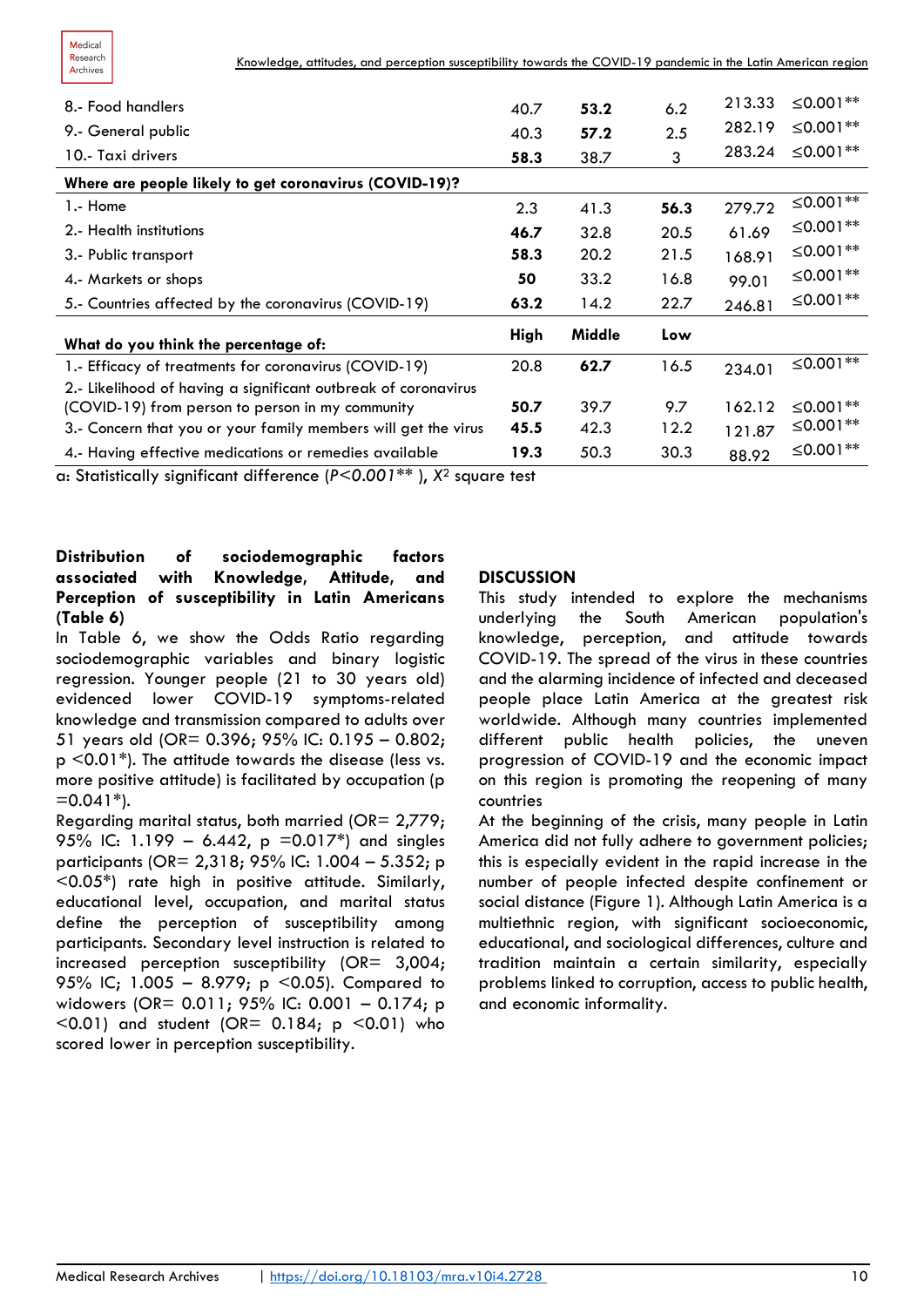#### **Table 6**. Distribution of sociodemographic variables associated with Knowledge, Attitude, and Perception of susceptibility in Latin Americans

|                      |                     | Knowledge                             |                     |                                                           |                          |                                                    |                    |              | <b>Attitudes</b>                 |                                                |                          |                                                    |                          |                                                      |                    | <b>Perception of susceptibility</b> |                                |                                                               |                                                 |                                                             |                           |                                |                    |                 |
|----------------------|---------------------|---------------------------------------|---------------------|-----------------------------------------------------------|--------------------------|----------------------------------------------------|--------------------|--------------|----------------------------------|------------------------------------------------|--------------------------|----------------------------------------------------|--------------------------|------------------------------------------------------|--------------------|-------------------------------------|--------------------------------|---------------------------------------------------------------|-------------------------------------------------|-------------------------------------------------------------|---------------------------|--------------------------------|--------------------|-----------------|
| Sociodemograp<br>hic |                     | Less<br>accura<br>te                  |                     | More<br>accura<br>te                                      | $\chi^2$<br>$p-$<br>valu | $\circ$                                            | 95% CI             | $p-$<br>val  |                                  | Less<br>positiv<br>e                           |                          | More<br>positiv<br>e                               | $\chi^2$<br>$p-$<br>valu | $\circ$                                              | 95% CI             | $p-$<br>val                         |                                | Less<br>frequ<br>ent                                          | freque                                          | More<br>nt                                                  | $\chi^2$<br>$p-$<br>value | $\circ$                        | 95% CI             | $p-$            |
| Variables            | N                   | $\%$                                  | N                   | $\%$                                                      | e                        | R                                                  |                    | υe           | N                                | $\frac{0}{0}$                                  | N                        | $\%$                                               | e                        | ${\sf R}$                                            |                    | ve                                  | N                              | $\frac{0}{0}$                                                 | N                                               | $\%$                                                        |                           | ${\sf R}$                      |                    | value           |
| Gender               |                     |                                       |                     |                                                           |                          |                                                    |                    |              |                                  |                                                |                          |                                                    |                          |                                                      |                    |                                     |                                |                                                               |                                                 |                                                             |                           |                                |                    |                 |
| Male                 | 8                   | 5<br>$\boldsymbol{\Delta}$            | 0<br>0              | $\overline{4}$<br>$5\overline{5}$<br>9                    | 0.4<br>95°<br>0.2<br>70  | 1.1<br>29                                          | $0.776 -$<br>1.547 | 0.6<br>03    | 6<br>$\mathsf{o}$                | $\overline{a}$<br>$\overline{7}$<br>$\sqrt{5}$ | $\mathfrak{s}$<br>8      | 7<br>$\overline{2}$<br>5                           | 0.5<br>14°<br>0.2<br>61  | -1.<br>$\mathbf{1}$<br>$\mathbf 0$<br>$\overline{2}$ | $0.754 -$<br>1.610 | 0.6<br>15                           | $\overline{4}$<br>$\mathbf{1}$ | 3<br>$\boldsymbol{\mathsf{9}}$<br>$\bullet$<br>$\overline{4}$ | $\overline{7}$<br>$\overline{7}$                | 8<br>$\mathbf{1}$<br>$\cdot$<br>$\overline{a}$              | 0.502<br>0.270            | 0.<br>8<br>$\overline{2}$<br>3 | $0.521 -$<br>1.301 | 0.405           |
| Female               | $\overline{2}$<br>8 | 5<br>$\overline{z}$                   | 6<br>$\overline{4}$ | 4<br>$\overline{2}$<br>9                                  |                          |                                                    |                    |              | 6                                | 3<br>$\mathsf{o}$<br>4                         | $\overline{a}$<br>6<br>6 | 6<br>9<br>6                                        |                          |                                                      |                    |                                     | 6<br>3                         | 6<br>$\mathsf{O}$<br>$\cdot$<br>6                             | 3<br>$\overline{1}$<br>9                        | 8<br>3<br>5                                                 |                           | $\mathbf{1}$                   |                    |                 |
| <b>Range of Age</b>  |                     |                                       |                     |                                                           |                          |                                                    |                    |              |                                  |                                                |                          |                                                    |                          |                                                      |                    |                                     |                                |                                                               |                                                 |                                                             |                           |                                |                    |                 |
| $16-20$              | $\frac{2}{2}$       | 5<br>3<br>$\overline{7}$              | 9                   | 4<br>6<br>3                                               | 7.1<br>94<br>0.0         | 0.<br>5<br>$\overline{4}$<br>4                     | $0.212 -$<br>1.401 | 0.2<br>07    |                                  | $\overline{2}$<br>6<br>8                       | 3<br>$\mathbf{0}$        | 7<br>$\mathfrak{Z}$<br>$\overline{a}$              | 0.8<br>20<br>0.8         | -1.<br>3<br>$\boldsymbol{2}$<br>$\overline{4}$       | $0.463 -$<br>3.792 | 0.6<br>O <sub>1</sub>               | 8                              | 9<br>$\cdot$<br>5                                             | 3<br>3                                          | 8<br>$\mathbf 0$<br>$\cdot$<br>$\mathfrak{s}$               | 1.272<br>0.736            | 0.<br>$\overline{7}$<br>8<br>5 | $0.201 -$<br>3.060 | 0.727           |
| $21 - 30$            | 6<br>$\mathbf 0$    | 6<br>8                                | 9<br>9              | 3<br>8<br>$\overline{2}$                                  | 66                       | 0.<br>3<br>9<br>6                                  | $0.195 -$<br>0.802 | 0.0<br>$10*$ | 7<br>$\overline{2}$              | $\overline{2}$<br>$\overline{7}$<br>8          | 8<br>$\overline{7}$      | $\overline{7}$<br>$\overline{2}$<br>$\overline{2}$ | 45                       | 1.<br>$\mathbf{1}$<br>$\overline{7}$<br>5            | $0.545 -$<br>2.536 | 0.6<br>80                           | 4<br>8                         | 8<br>$\cdot$<br>$\overline{5}$                                | $\overline{2}$                                  | 8<br>$\mathbf{1}$<br>$5\overline{5}$                        |                           | 0.<br>$\overline{7}$<br>5<br>ı | $0.255 -$<br>2.211 | 0.603           |
| $31 - 50$            | $\overline{2}$<br>9 | 5<br>$\overline{2}$<br>$\overline{7}$ | 6                   | $\overline{4}$<br>$\overline{7}$<br>$\mathbf{3}$          |                          | 0.<br>6<br>3<br>5                                  | $0.334 -$<br>1.205 | 0.1<br>65    | $\overline{7}$<br>6              | 3                                              | 6<br>9                   | 6<br>9                                             |                          | 0.<br>8<br>8                                         | $0.439 -$<br>1.767 | 0.7<br>21                           | 4                              | 6<br>$\cdot$<br>$\overline{7}$                                | $\overline{2}$<br>$\mathbf 0$<br>$\overline{4}$ | 8<br>3<br>$\mathfrak{Z}$                                    |                           | 0.<br>6<br>0<br>5              | $0.224 -$<br>1.637 | 0.322           |
| >51                  | $\overline{2}$<br>5 | $\overline{4}$<br>5<br>5              | 3<br>$\mathbf 0$    | $\overline{5}$<br>$\boldsymbol{\Delta}$<br>$\mathfrak{s}$ |                          |                                                    |                    |              | $\overline{7}$                   | 3<br>$\mathbf 0$<br>9                          | 3<br>8                   | 6<br>9                                             |                          |                                                      |                    |                                     | $\overline{7}$                 | $\boldsymbol{2}$<br>$\cdot$<br>$\overline{7}$                 | $\overline{\mathcal{A}}$<br>8                   | $\overline{8}$<br>$\overline{7}$<br>$\bullet$<br>$\sqrt{3}$ |                           | $\overline{1}$                 |                    |                 |
| Education            |                     |                                       |                     |                                                           |                          |                                                    |                    |              |                                  |                                                |                          |                                                    |                          |                                                      |                    |                                     |                                |                                                               |                                                 |                                                             |                           |                                |                    |                 |
| Primary              | $\overline{4}$      | 6<br>6<br>$\overline{7}$              | $\overline{2}$      | 3<br>$\mathfrak{Z}$<br>3                                  | 7.9<br>29                | 0.<br>$\sqrt{5}$<br>$\mathbf{1}$<br>$\overline{7}$ | $0.086 -$<br>3.115 | 0.4<br>71    | $\overline{2}$                   | 3<br>3<br>$\cdot$<br>3                         | $\overline{4}$           | 6<br>6<br>$\overline{7}$                           | 2.8<br>37                | -1.<br>$\mathsf{o}$<br>0<br>8                        | $0.161 -$<br>6.312 | 0.9<br>93                           | $\circ$                        | $\mathbf 0$                                                   | 6                                               | $\mathsf{o}$<br>$\mathbf 0$                                 | 6.676<br>0.154            | $\, >$<br>3<br>3               |                    | 0.999           |
| High School          | 4<br>$\overline{2}$ | 6<br>$\overline{2}$<br>$\overline{7}$ | $\overline{2}$<br>5 | 3<br>$\overline{7}$<br>3                                  | 0.0<br>94                | 0.<br>6<br>$\overline{7}$<br>9                     | $0.349 -$<br>1.322 | 0.2<br>55    | $\overline{2}$<br>$\overline{4}$ | 3<br>5<br>8                                    | $\overline{4}$<br>3      | 6<br>4<br>$\overline{2}$                           | 0.5<br>85                | 0.<br>$\overline{7}$<br>3<br>$\overline{7}$          | $0.360 -$<br>1.509 | 0.4<br>04                           | 6                              | 9                                                             | 6                                               | 9<br>$\mathbf{1}$                                           |                           | 3.<br>0<br>0<br>$\overline{4}$ | $1.005 -$<br>8.979 | 0.049<br>$\ast$ |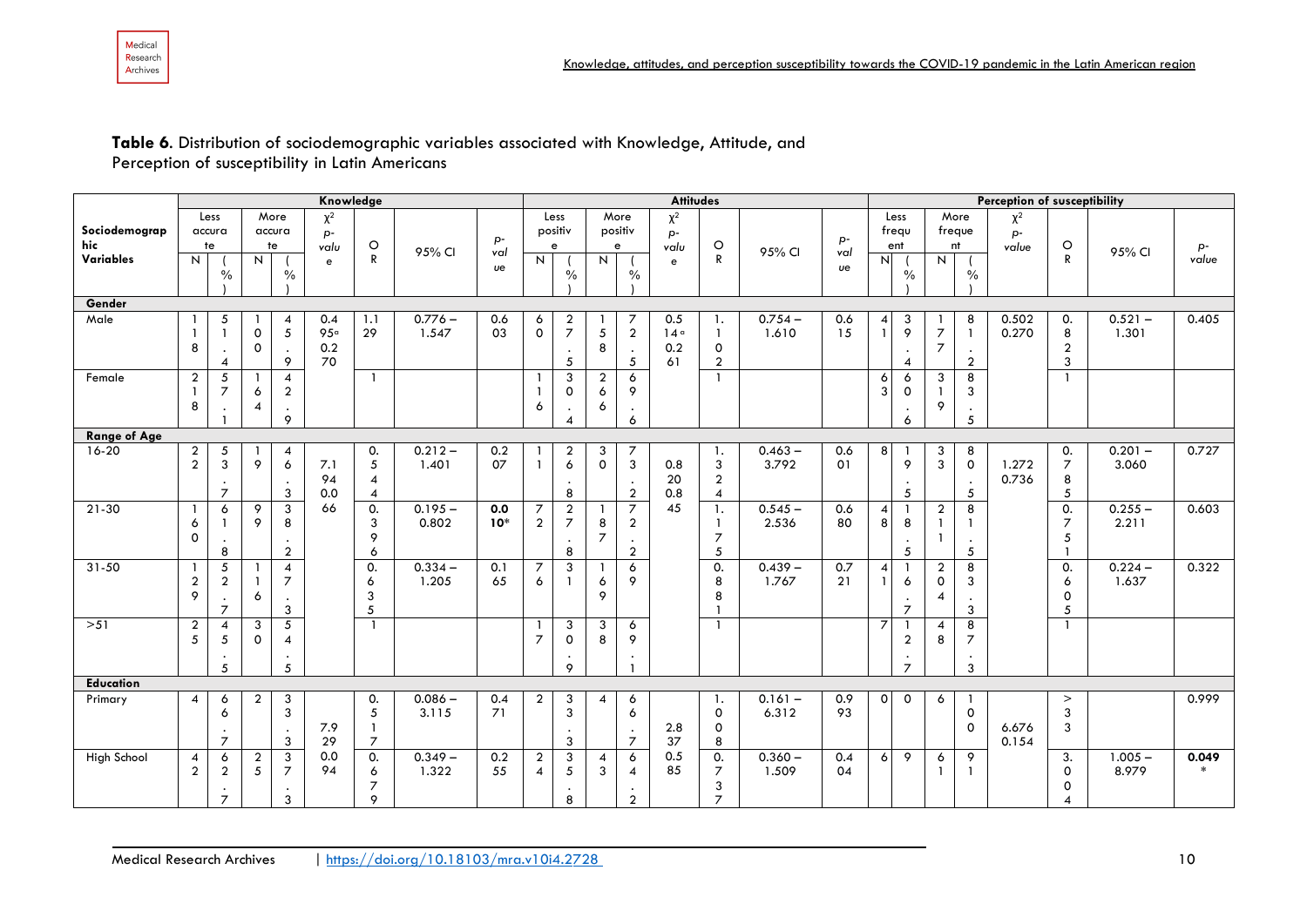Medical Research Archives

| Technician<br>Graduate       | 4<br>6              | 6<br>8<br>$\overline{7}$<br>$\sqrt{5}$ | $\overline{\mathbf{c}}$<br>$\mathbf{1}$ | 3<br>$\mathbf{1}$<br>3<br>$\overline{4}$ |     | 0.<br>5<br>$\boldsymbol{2}$<br>$\overline{2}$<br>-1. | $0.269 -$<br>1.015<br>$0.637 -$ | 0.0<br>56<br>0.9 | $\overline{2}$<br>$\overline{2}$<br>$\overline{9}$ | 3<br>$2-$<br>8<br>$\boldsymbol{2}$      | $\boldsymbol{4}$<br>5<br>$\overline{2}$ | 6<br>$\overline{7}$<br>$\overline{2}$<br>$\overline{7}$ |       | 0.<br>$\overline{7}$<br>6<br>0.  | $0.377 -$<br>1.540<br>$0.511 -$ | 0.4<br>48<br>0.5 | $\overline{1}$<br>$\circ$<br>6 | $\overline{4}$<br>9                                | $\sqrt{5}$<br>$\overline{7}$<br>$\overline{a}$ | 8<br>5<br>$\mathbf{1}$<br>8      |          | $\mathbf{1}$ .<br>$\overline{a}$<br>6<br>9<br>1. | $0.528 -$<br>3.048<br>$0.721 -$ | 0.594<br>0.392      |
|------------------------------|---------------------|----------------------------------------|-----------------------------------------|------------------------------------------|-----|------------------------------------------------------|---------------------------------|------------------|----------------------------------------------------|-----------------------------------------|-----------------------------------------|---------------------------------------------------------|-------|----------------------------------|---------------------------------|------------------|--------------------------------|----------------------------------------------------|------------------------------------------------|----------------------------------|----------|--------------------------------------------------|---------------------------------|---------------------|
|                              | 8<br>$\overline{4}$ | 4                                      | 5<br>$\overline{\mathbf{z}}$            | 6                                        |     | 0<br>0<br>3                                          | 1.580                           | 89               | 8                                                  | 8<br>$\overline{7}$                     | 4<br>3                                  | $\mathbf{1}$<br>3                                       |       | 8<br>5<br>$\overline{7}$         | 1.438                           | 59               | $\boldsymbol{2}$               | 8<br>$\cdot$<br>$\overline{2}$                     | $\boldsymbol{7}$<br>9                          | 8                                |          | $\boldsymbol{2}$<br>9<br>0                       | 2.307                           |                     |
| Postgraduate                 | 6<br>$\Omega$       | 5<br>$\mathbf 0$                       | 5<br>9                                  | $\overline{4}$<br>9                      |     | $\overline{1}$                                       |                                 |                  | 3<br>$\Omega$                                      | $\boldsymbol{2}$<br>5<br>$\overline{2}$ | 8<br>9                                  | $\overline{7}$<br>$\overline{4}$<br>8                   |       |                                  |                                 |                  | $\overline{a}$<br>6            | $\overline{2}$<br>$\overline{1}$<br>$\bullet$<br>8 | 9<br>$\mathbf{3}$                              | $\overline{7}$<br>8<br>$\bullet$ |          | $\mathbf{1}$                                     |                                 |                     |
| <b>Marital status</b>        |                     | $\overline{4}$                         |                                         | 6                                        |     |                                                      |                                 |                  |                                                    |                                         |                                         |                                                         |       |                                  |                                 |                  |                                |                                                    |                                                | $\overline{a}$                   |          |                                                  |                                 |                     |
| Single                       | $\overline{a}$      | 5                                      | -1                                      | 4                                        |     | -1.                                                  | $0.782 -$                       | 0.1              | 9                                                  | $\overline{2}$                          | $\overline{a}$                          | 7                                                       |       | 2.                               | $1.004 -$                       | 0.0              | $\epsilon$                     | -1                                                 | $\overline{a}$                                 | 8                                |          | 0.                                               | $0.021 -$                       | 0.088               |
|                              | 0                   | 6                                      | $\sqrt{5}$                              | 3                                        |     | 8                                                    | 4.341                           | 62               | $\overline{\mathbf{7}}$                            | $\boldsymbol{7}$                        | $\pmb{\delta}$                          | $\overline{a}$                                          |       | 3                                | 5.352                           | 49*              | 8                              | 9                                                  | $\bf 8$                                        | $\mathbf{1}$                     |          | $\mathbf{1}$                                     | 1.311                           |                     |
|                              | 3                   |                                        | 4                                       |                                          | 2.4 | $\overline{4}$                                       |                                 |                  |                                                    |                                         | 0                                       |                                                         | 11.   |                                  |                                 |                  |                                |                                                    | 9                                              |                                  | 9.852    | 6                                                |                                 |                     |
|                              |                     | 9                                      |                                         |                                          | 56  | $\overline{2}$                                       |                                 |                  |                                                    | $\mathbf 2$                             |                                         | 8                                                       | 076   | 8                                |                                 |                  |                                |                                                    |                                                |                                  | 0.043    | 5                                                |                                 |                     |
| Married                      | 7                   | 5                                      | 6                                       | 4                                        | 0.6 | 1.                                                   | $0.786 -$                       | 0.1              | 3                                                  | $\overline{2}$                          |                                         | $\overline{z}$                                          | 0.0   | $\overline{2}$ .                 | $1.199 -$                       | 0.0              | $\overline{2}$                 |                                                    |                                                | 8                                |          | $\overline{0}$ .                                 | $0.022 -$                       | 0.096               |
|                              |                     | $\mathbf{1}$                           | 8                                       | 8                                        | 52  | 8<br>3                                               | 4.305                           | 60               | 5                                                  | $\sqrt{5}$                              | $\mathsf{o}$<br>$\overline{4}$          | $\overline{4}$                                          | $26*$ | $\overline{7}$<br>$\overline{7}$ | 6.442                           | $17*$            | $\overline{2}$                 | $\sqrt{5}$                                         | $\mathbf{1}$<br>$\overline{7}$                 | 4                                |          | $\mathbf{1}$<br>$\overline{7}$                   | 1.367                           |                     |
|                              |                     |                                        |                                         | 9                                        |     | 9                                                    |                                 |                  |                                                    | $\overline{a}$                          |                                         | 8                                                       |       | 9                                |                                 |                  |                                | 8                                                  |                                                | $\overline{2}$                   |          | $\overline{\mathbf{c}}$                          |                                 |                     |
| Cohabitating                 | 3                   |                                        | $\overline{\mathbf{c}}$                 | $\overline{\mathbf{4}}$                  |     | $\mathbf{1}$ .                                       | $0.753 -$                       | 0.1              |                                                    | $\ensuremath{\mathsf{3}}$               | $\boldsymbol{4}$                        | $\pmb{6}$                                               |       | 1.                               | $0.574 -$                       | 0.4              |                                |                                                    | $\sqrt{5}$                                     | 8                                |          | $\overline{0}$ .                                 | $0.020 -$                       | 0.104               |
|                              | 9                   | $\frac{5}{7}$                          | 9                                       | $\overline{a}$                           |     | 9                                                    | 4993                            | 70               | $\frac{2}{7}$                                      | 9                                       | $\mathbf{1}$                            | 0                                                       |       | $\overline{4}$                   | 3.626                           | 36               | $\circ$                        | $\overline{4}$                                     | 8                                              | 5.                               |          | $\mathbf{1}$                                     | 1.442                           |                     |
|                              |                     |                                        |                                         |                                          |     | 3                                                    |                                 |                  |                                                    |                                         |                                         |                                                         |       | $\overline{4}$                   |                                 |                  |                                | $\bullet$                                          |                                                | 3                                |          | 6                                                |                                 |                     |
|                              |                     | $\overline{4}$                         |                                         | 6                                        |     | 8                                                    |                                 |                  |                                                    | $\overline{7}$                          |                                         | $\mathbf{3}$                                            |       | 3                                |                                 |                  |                                | $\overline{7}$                                     |                                                |                                  |          | 8                                                |                                 |                     |
| Widower                      | $\overline{4}$      | 6                                      | $\overline{2}$                          | 3<br>3                                   |     | $\overline{1}$                                       | $1.37 -$<br>7.278               | $\mathbf{1}$     | 3                                                  | 5<br>$\mathbf 0$                        | 3                                       | $\overline{5}$<br>0                                     |       | 1.<br>$\mathbf{1}$               | $0.185 -$<br>7.519              | 0.8<br>62        | $\overline{3}$                 | $\sqrt{5}$<br>0                                    | 3                                              | $\sqrt{5}$<br>$\mathbf 0$        |          | 0.<br>0                                          | $0.001 -$<br>0.174              | 0.001<br>$\ast\ast$ |
|                              |                     | 6                                      |                                         |                                          |     |                                                      |                                 |                  |                                                    |                                         |                                         |                                                         |       | $\overline{7}$                   |                                 |                  |                                |                                                    |                                                |                                  |          | $\mathbf{1}$                                     |                                 |                     |
|                              |                     | $\overline{7}$                         |                                         | 3                                        |     |                                                      |                                 |                  |                                                    |                                         |                                         |                                                         |       | 8                                |                                 |                  |                                |                                                    |                                                |                                  |          |                                                  |                                 |                     |
| Divorced                     |                     | 6                                      |                                         | $\overline{3}$                           |     | $\overline{1}$                                       |                                 |                  |                                                    | 4                                       |                                         | $\overline{5}$                                          |       |                                  |                                 |                  |                                | $\sqrt{3}$                                         | $\overline{2}$                                 | 9                                |          | $\overline{1}$                                   |                                 |                     |
|                              | 9                   | 3                                      | $\mathbf{1}$                            | 6                                        |     |                                                      |                                 |                  | $\overline{\mathcal{A}}$                           | 6                                       | 6                                       | 3                                                       |       |                                  |                                 |                  |                                |                                                    | 9                                              | 6                                |          |                                                  |                                 |                     |
|                              |                     |                                        |                                         | $\bullet$                                |     |                                                      |                                 |                  |                                                    |                                         |                                         | $\bullet$                                               |       |                                  |                                 |                  |                                | 3                                                  |                                                | $\bullet$                        |          |                                                  |                                 |                     |
|                              |                     | 3                                      |                                         | $\overline{7}$                           |     |                                                      |                                 |                  |                                                    | $\overline{7}$                          |                                         | 3                                                       |       |                                  |                                 |                  |                                |                                                    |                                                | $\overline{7}$                   |          |                                                  |                                 |                     |
| <b>Occupation</b><br>Student | 3                   | $\mathbf{5}$                           | $\overline{2}$                          | 4                                        |     | -1.                                                  | $0.706 -$                       | 0.3              | $\overline{a}$                                     | 3                                       | 4                                       | 6                                                       |       | 0.                               | $0.362 -$                       | 0.4              |                                | 3                                                  | 4                                              | 6                                |          | 0.                                               | $0.074 -$                       | $≤0.00$             |
|                              | $\overline{7}$      | 6                                      | 8                                       | 3                                        | 3.5 | 4                                                    | 2.811                           | 32               | $\overline{4}$                                     | 6                                       | $\mathbf{1}$                            | 3                                                       | 6.4   | 7                                | 1.531                           | 22               | $\frac{2}{2}$                  | 3                                                  | 3                                              | 6                                | 18.62    | $\mathbf{1}$                                     | 0.458                           | $1**$               |
|                              |                     |                                        |                                         |                                          | 01  | $\mathbf 0$                                          |                                 |                  |                                                    |                                         |                                         |                                                         | 02    | $\overline{4}$                   |                                 |                  |                                |                                                    |                                                |                                  | 8        | 8                                                |                                 |                     |
|                              |                     | 9                                      |                                         |                                          | 0.1 | 8                                                    |                                 |                  |                                                    | 9                                       |                                         | $\mathbf{1}$                                            | 0.0   | $\overline{4}$                   |                                 |                  |                                | 8                                                  |                                                | $\overline{2}$                   | $≤$ 0.00 | $\overline{\mathbf{4}}$                          |                                 |                     |
| Professional                 | $\overline{2}$      | $\sqrt{5}$                             |                                         | 4                                        | 74  | $\mathbf{1}$ .                                       | $0.811 -$                       | 0.2              |                                                    | $\overline{2}$                          | $\overline{a}$                          | $\overline{\phantom{a}}$                                | $41*$ | $\mathbf{1}$ .                   | $0.863 -$                       | 0.1              | 7                              |                                                    | 3                                              | 8                                | $1**$    | 0.                                               | $0.243 -$                       | 0.065               |
|                              |                     | 3                                      | 8                                       | 6                                        |     | $\overline{2}$                                       | 1.993                           | 95               | 0                                                  | 6                                       | 9                                       | 3                                                       |       | 3                                | 2.222                           | 78               | $\circ$                        | $\overline{7}$                                     | 3                                              | $\overline{2}$                   |          | 5                                                | 1.043                           |                     |
|                              | 6                   | 6                                      | $\overline{7}$                          | 4                                        |     | $\overline{7}$                                       |                                 |                  | 5                                                  |                                         | 8                                       | 9                                                       |       | 8<br>5                           |                                 |                  |                                | $\cdot$<br>$\overline{4}$                          | 3                                              | $\pmb{\delta}$                   |          | $\mathsf{o}$<br>4                                |                                 |                     |
| Independent                  | 8                   | 6                                      | 4                                       | 3                                        |     | $\overline{1}$                                       |                                 |                  | 4                                                  | 3                                       | 8                                       | 6                                                       |       | $\mathbf{1}$                     |                                 |                  |                                | 9                                                  |                                                | 9                                |          | $\overline{1}$                                   |                                 |                     |
|                              | 3                   | $\overline{2}$                         | 9                                       | $\overline{7}$                           |     |                                                      |                                 |                  | $\overline{7}$                                     | 5                                       | 5                                       | $\overline{4}$                                          |       |                                  |                                 |                  | $\overline{2}$                 | $\cdot$                                            | $\overline{2}$                                 | 0                                |          |                                                  |                                 |                     |
|                              |                     |                                        |                                         |                                          |     |                                                      |                                 |                  |                                                    |                                         |                                         |                                                         |       |                                  |                                 |                  |                                | -1                                                 | 0                                              | $\bullet$                        |          |                                                  |                                 |                     |
|                              |                     | 9                                      |                                         |                                          |     |                                                      |                                 |                  |                                                    | 6                                       |                                         | $\overline{4}$                                          |       |                                  |                                 |                  |                                |                                                    |                                                | 9                                |          |                                                  |                                 |                     |
| <b>Latin American Region</b> |                     |                                        |                                         |                                          |     |                                                      |                                 |                  |                                                    |                                         |                                         |                                                         |       |                                  |                                 |                  |                                |                                                    |                                                |                                  |          |                                                  |                                 |                     |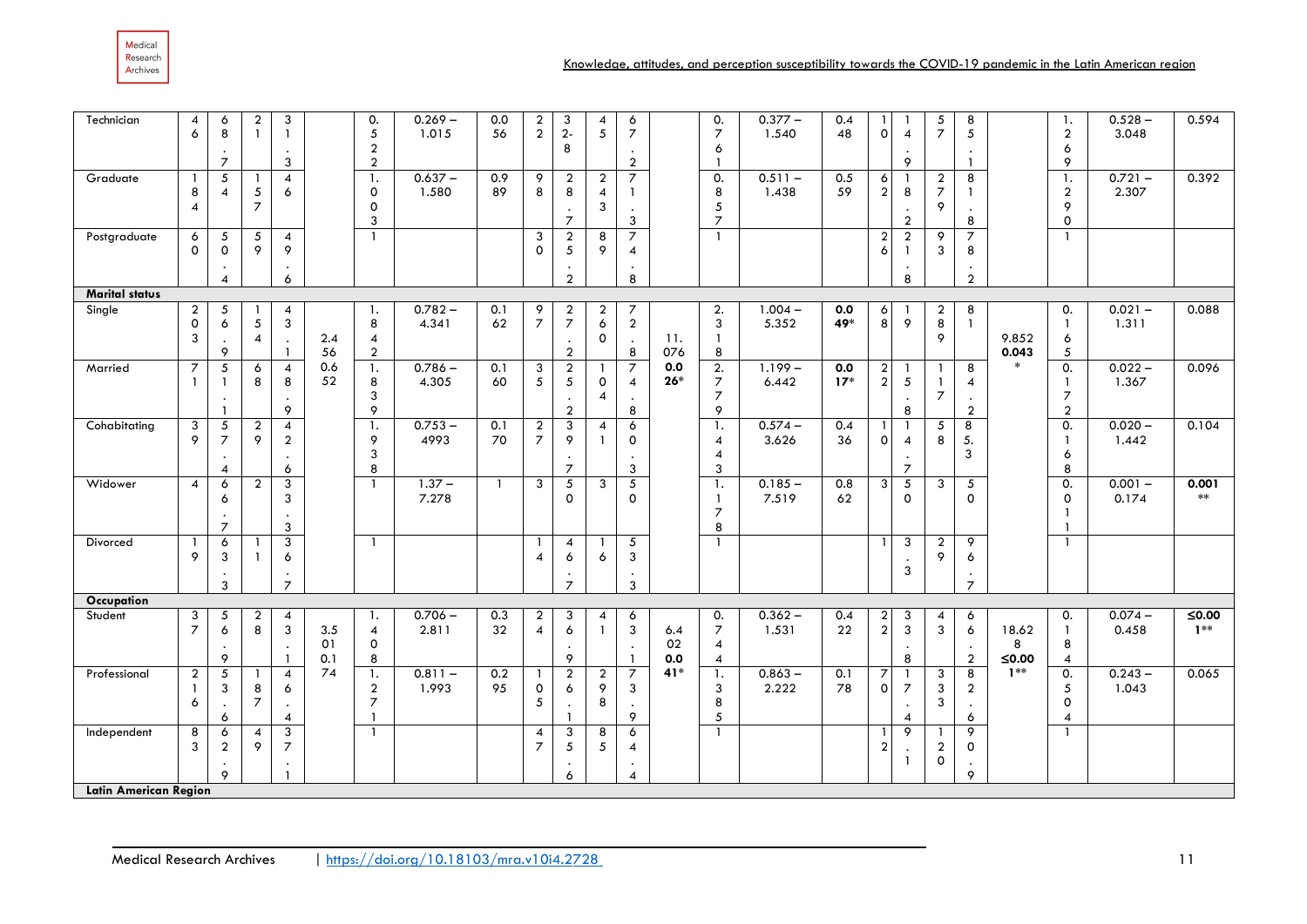

|               |        |             |        |     | . .     | $0.730 -$ | 0.6 |        |              | 3             |                          |     | . .     | $0.639 -$ | 0.9 |        |         | -3             |       |         | $0.860 -$ | 0.164 |
|---------------|--------|-------------|--------|-----|---------|-----------|-----|--------|--------------|---------------|--------------------------|-----|---------|-----------|-----|--------|---------|----------------|-------|---------|-----------|-------|
|               | 4      | $\circ$     |        | 0.3 |         | 1.681     | 31  | $\sim$ |              | 0             | 0                        | 0.0 | 0       | 1.576     | 89  |        | $\circ$ | $\circ$        | 3.368 | 4       | 2.431     |       |
|               |        |             |        | 55  | 0       |           |     |        |              | O             |                          | 10. |         |           |     |        |         | ⌒              | 0.186 | 4       |           |       |
| South America |        |             |        | 0.8 | ົ<br>ō  |           |     |        |              |               |                          | 0.9 |         |           |     |        | A       |                |       | $\circ$ |           |       |
|               | $\sim$ | $\sim$<br>▴ |        | 37  | . .     | $0.611 -$ | 0.5 |        | $\sim$       | 3             |                          | 92  | . .     | $0.462 -$ | 0.9 | е      |         | -3             |       | . .     | $0.638 -$ | 0.250 |
|               | $\sim$ | 0           | -      |     | $\sim$  | 2.613     | 28  | $\sim$ | 8            | 0             |                          |     | U       | 2.292     | 44  |        |         |                |       | 8       | 5.597     |       |
| Central       |        |             |        |     | $\circ$ |           |     |        |              |               |                          |     |         |           |     |        |         |                |       | $\circ$ |           |       |
| America       |        |             | o      |     |         |           |     |        | <sup>o</sup> |               |                          |     | $\circ$ |           |     |        | $\circ$ |                |       | 0       |           |       |
|               |        |             |        |     |         |           |     |        |              | 8             | $\overline{\phantom{a}}$ |     |         |           |     | $\sim$ |         | റ              |       |         |           |       |
|               | $\sim$ | $\sim$      | $\sim$ |     |         |           |     |        | $\Omega$     | $\Omega$<br>o |                          |     |         |           |     | 8      |         | $\overline{ }$ |       |         |           |       |
|               |        |             |        |     |         |           |     |        |              |               |                          |     |         |           |     |        |         |                |       |         |           |       |
| North America |        |             |        |     |         |           |     |        | $\circ$      |               |                          |     |         |           |     |        | £       |                |       |         |           |       |

a: Statistically significant difference (*P<0.001\*\** ), Binary logistic regressio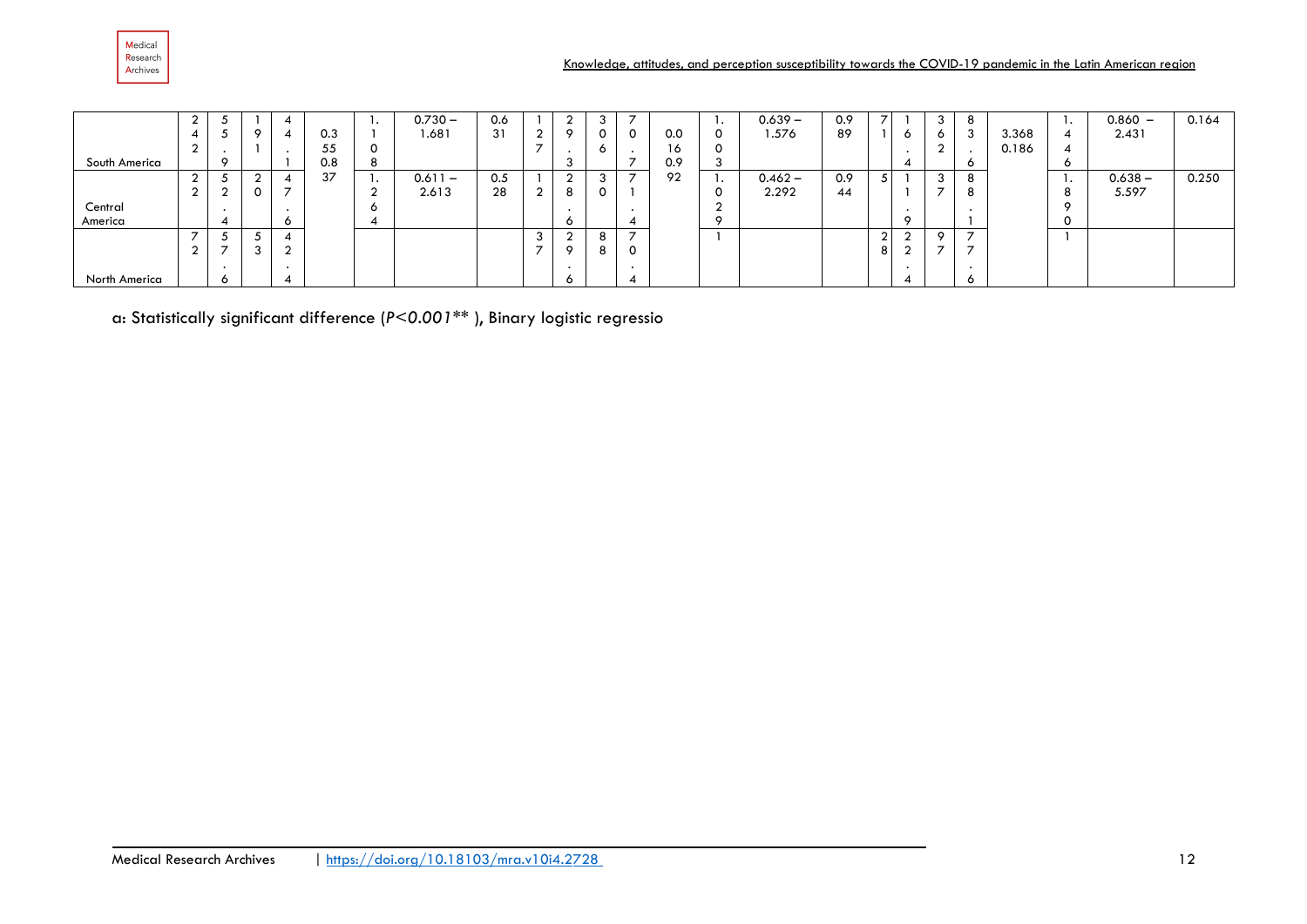The factors mentioned above may influence the knowledge, attitude, and perception susceptibility among Latin American citizens regarding COVID-19. In our study, 90% of people around Latin America correctly identified fever as the primary symptom (96.5%), followed by shortness of breath (94.8%), dry cough (89.2%), and sore throat (78.5%). They also know that the incubation period is between 5 - 14 days (85.3%).

Regarding transmission, touching objects (93.5%), going to areas identified as potentially infected (90.5%), shaking hands with infected people (86.7%), and coughing or sneezing (73.3%) are clearly recognized as transmission ways. Contacting people previously diagnosed with COVID-19 is also a mean identified transmission (78.3%).

Despite knowledge of COVID-19 symptoms and transmission, the disease is correctly recognized. Insufficient knowledge might affect people's behavior against protective measures. Some coronavirus-related symptoms are not fully identified, such as diarrhea (57.5%), stomach discomfort (66.5%), or runny nose (57.2%). Where those symptoms, potential feature of other organ infections reported by WHO. People do not recognize coughing or sneezing, among others, as means of transmission (24.3%), nor being near someone infected by COVID-19 (23.7%).

Analyzing the attitude against the disease, people fail to grasp the unknown nature of the virus entirely. They believe that COVID-19 can be cured (69%), have flu-like symptoms or influenza (83.8%), and do not cause permanent physical damage (75.2%). On the other hand, they indicated that it is highly contagious (93%), the mortality rate is worse than influenza/flu  $(75.2\%)$  as well as its impact  $(74.3\%).$ People who report that their environment is unsafe in hospitals (61.3%) in their community/country having inadequate infection control measures lead participants to consider that their health authorities are not working effectively (61.5%).

Preventive measures are correctly identified, incorporating washing hands (99.2%), taking special care if a person has symptoms of coronavirus (97.8%), avoiding crowded places (97.7%), or staying at home if they do not feel well (90.3%). However, all basic measures are not adequately recognized as the use of facemasks (58.2%), daily temperature monitoring (57.5%), checking their symptoms (49.2%), avoiding restaurants/shops (47.2%), and having a healthy lifestyle (17.2%). These findings demonstrate that the attitude against COVID-19 is not fully understood and probably not appropriately recognized by the participants.

What is noteworthy to find is that more than half of respondents (60.8%) score high in perceived susceptibility, alongside existing stigma (54.8%) related to the coronavirus resulting in fearful attitude and anxiousness of becoming infected. The limiting information leads people to believe that they can stop the risk of catching the disease (69.3%), the condition will not pass quickly (50.5%); predicting severe consequences if someone contracted COVID-19 (72.3%). Among the reasons for concern, contact with people who had just returned from abroad (68.2%) and fear of eating out (65%) were mentioned. Participants also noted that medical service personnel (75.2%), taxi drivers (58.3%), and people over 60 (66%) are the most susceptible to infection.

Similar studies in Africa found adequate Knowledge in population from Ethiopia, Nigeria, Cameroon, Uganda, Rwanda, Ghana, Democratic Republic of Congo, Sudan, and Sierra Leone (Reviewed by Nwagbara et al., 27). However, the attitude was not always positive when preventive practices were poor. Another study with the Chinese population shows that knowledge was highly correlated with a lower likelihood of negative attitudes and preventive practices towards COVID-19 28. For instance, community-based health interventions, knowledge promotion, and health campaigns are necessary to increase the knowledge of COVID-19 and increase positive attitudes and appropriate practices to avoid contagiously and eliminate misconceptions.

To our knowledge, this is the first KAP study developed early in Latin America due to the novel COVID-19 pandemic. The results of this study reflect that the behavioral response of the Latin American population is not sufficient to fight the disease. Misconceptions and insufficient understanding of the disease could explain unsafe behavior. For this reason, several organizations consider them the population most affected by the pandemic.

#### **Limitations**

This study has some constraints mainly related to the methodology, whose transversal design restricts the establishment of causal inferences. Similarly, other biases can be considered, for example, in the sample collection process, since it was focused on those subjects' response in the time window considered in the recruitment of participants around that period to show the specific knowledge, attitude, and perceptions in the participants early in the breakdown due to the pandemic.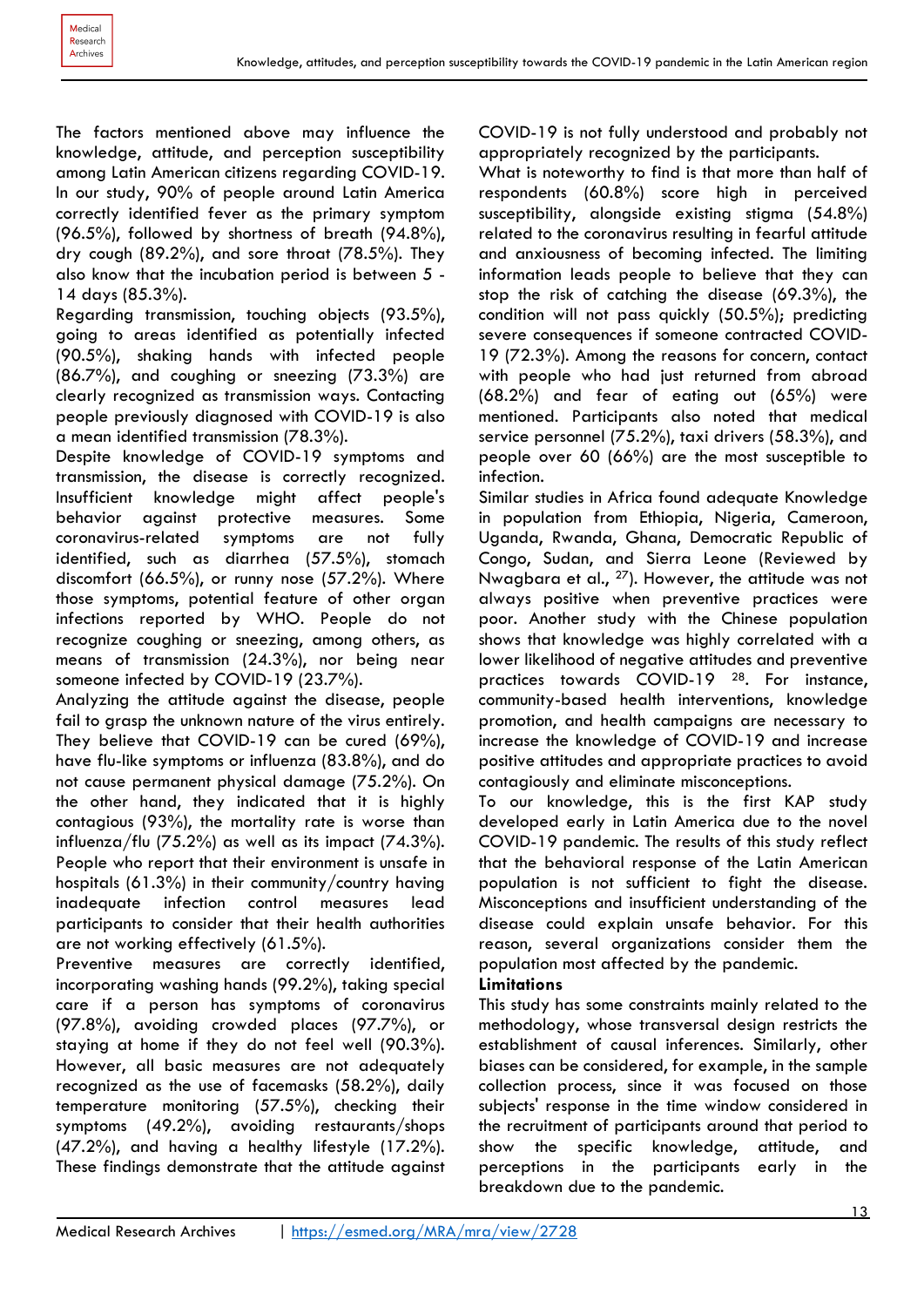Additionally, concerning the sample, an online survey method was used to avoid possible transmission, which made the sampling of our study voluntary and carried out through an online system. Therefore, a specific selection bias is considered. Only people who had access to an Internet connection could participate in the study through a computer or mobile phone, limiting people who did not have such technological devices. In the absence of low-income people, we will have limitations in understanding their responses to the pandemic. The sample size is another limitation, as is the current wave of misinformation in social media may result in poorer responses <sup>6</sup>.

#### **Author Contributions**

JZV and RAG make substantial contributions to conception and drafting. JZV and BNC work together in the survey. BNC and JZV work in the analysis and interpretation of data. All authors contribute writing, editing, and reviewing the final manuscript.

#### **Funding**

None.

#### **Conflict of Interest Statement**

The authors declare that the research was conducted without any commercial or financial relationships that could be construed as a potential conflict of interest.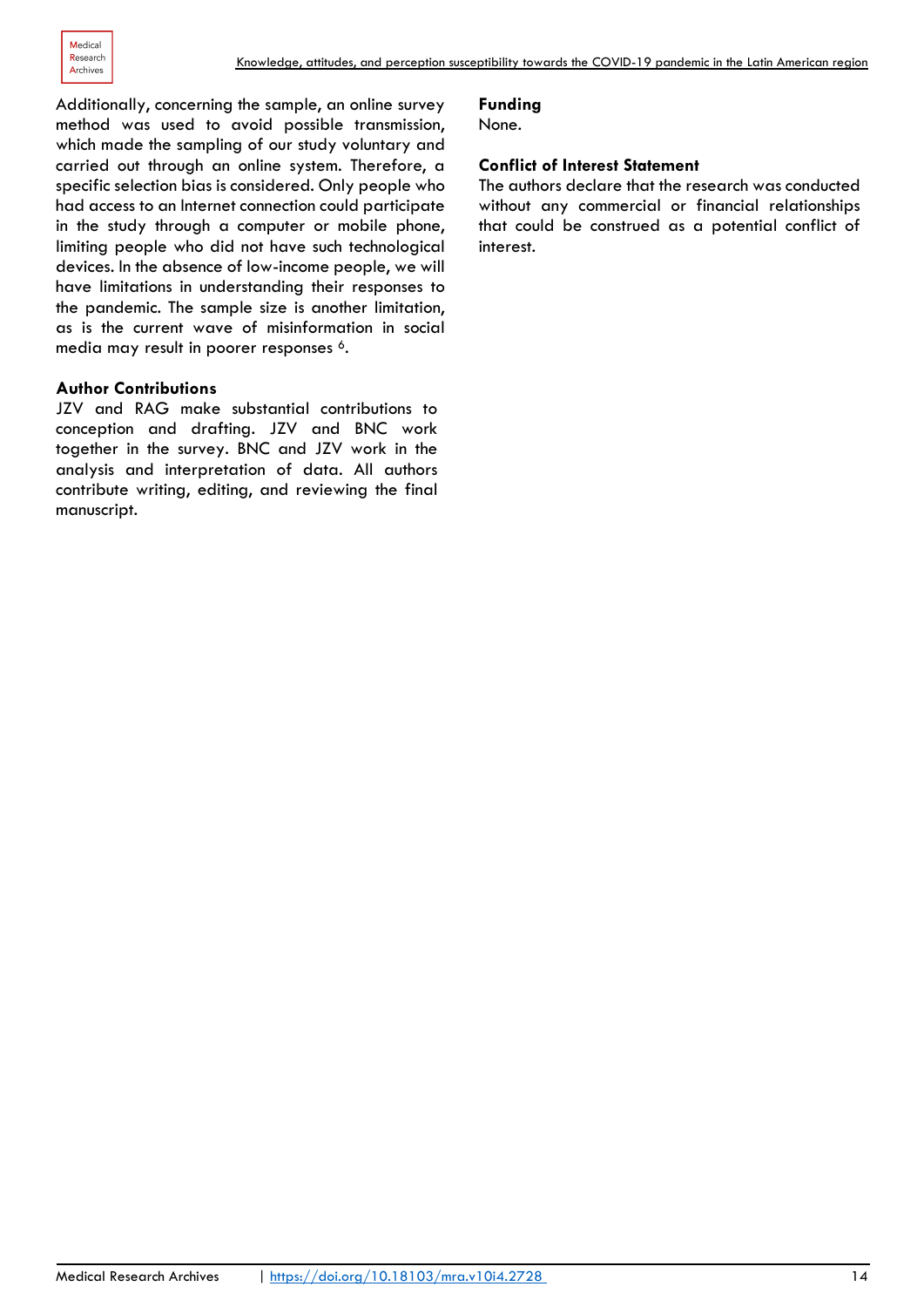

#### **REFERENCES**

- 1. Sohrabi C, Alsafi Z, O'Neill N, Khan M, Kerwan A, Al-Jabir A, et al. *World Health Organization declares global emergency: A review of the 2019 novel coronavirus (COVID-19).* International Journal of Surgery. 2020;76:71–76.
- 2. WHO. *Emergencies preparedness, response. Pneumonia of unknown origin – China. Disease outbreak news. 2020*; Disponible en: https://www.who.int/csr/don/05-january-2020-pneumonia-of-unkown- cause-china/en/
- 3. WHO. *Coronavirus Disease 2019 (COVID-19) Situation Reports*. April 1 2020. Vol. 2019, WHO Situation report. 2020.
- 4. Zegarra-Valdivia J, Chino-Vilca B, Ames-Guerrero R. *Knowledge, perception and attitudes in Regard to COVID-19 Pandemic in Peruvian Population.* 2020 [citado 13 de mayo de 2020]; Disponible en: 10.31234/osf.io/kr9ya
- 5. De Zwart O, Veldhuijzen IK, Elam G, Aro AR, Abraham T, Bishop GD, et al. *Perceived threat, risk perception, and efficacy beliefs related to SARS and other (emerging) infectious diseases: Results of an international survey.* International Journal of Behavioral Medicine. 2009;16(1):30– 40.
- 6. Smith RD. *Responding to global infectious disease outbreaks: Lessons from SARS on the role of risk perception, communication and management.* Social Science and Medicine. 2006;63(12):3113–3123.
- 7. van der Linden S. *The social-psychological determinants of climate change risk perceptions: Towards a comprehensive model.* Journal of Environmental Psychology. 2015;41:112–124.
- 8. Barbisch D, Koening K, Shih F-Y. *Is There a Case for Quarantine? Perspectives from SARS to Ebola |* Kopernio. Disaster medicine and public health preparedness. 2015;9:14.
- 9. Brooks SK, Webster RK, Smith LE, Woodland L, Wessely S, Greenberg N, et al. *The psychological impact of quarantine and how to reduce it: rapid review of the evidence.* The Lancet. 2020;395(10227):912–920.
- 10. Wang D, Zhou M, Nie X, Qiu W, Yang M, Wang X, et al. *Epidemiological characteristics and transmission model of Corona Virus Disease 2019 in China.* J Infect. marzo de 2020;1(1):1–6.
- 11. Lau JTF, Kim JH, Tsui H, Griffiths S. *Perceptions related to human avian influenza and their associations with anticipated psychological and behavioral responses at the onset of outbreak in the Hong Kong Chinese general population*. Am J Infect Control. 2007;35(1):38–49.
- 12. Lau JTF, Kim JH, Tsui H, Griffiths S. *Anticipated and current preventive behaviors in response to an*

*anticipated human-to-human H5N1 epidemic in the Hong Kong Chinese general population*. BMC Infect Dis. 2007;7:1–12.

- 13. Zhong B-L, Luo W, Li H-M, Zhang Q-Q, Liu X-G, Li W-T, et al. *Knowledge, attitudes, and practices towards COVID-19 among Chinese residents during the rapid rise period of the COVID-19 outbreak: a quick online cross-sectional survey*. Int J Biol Sci. 15 de marzo de 2020;16(10):1745- 52.
- 14. Roy D, Tripathy S, Kar SK, Sharma N, Verma SK, Kaushal V. *Study of knowledge, attitude, anxiety & perceived mental healthcare need in Indian population during COVID-19 pandemic.* Asian J Psychiatr. junio de 2020;51:102083.
- 15. Dryhurst S, Schneider CR, Kerr J, Freeman ALJ, Recchia G, Bles AMVD, et al. *Risk perceptions of COVID-19 around the world.* Journal of Risk Research. 2020;0(0):1–13.
- 16. Bish A, Michie S. *Demographic and attitudinal determinants of protective behaviours during a pandemic: A review.* British Journal of Health Psychology. 2010;15(4):797–824.
- 17. Janjua NZ, Razaq M, Chandir S, Rozi S, Mahmood B. *Poor knowledge - Predictor of nonadherence to universal precautions for blood borne pathogens at first level care facilities in Pakistan.* BMC Infectious Diseases. 2007;7:1–11.
- 18. van Bavel JJ, Baicker K, Boggio PS, Capraro V, Cichocka A, Cikara M, et al. *COVID-19 pandemic response.* Nature Human Behaviour. 2020;4(May):1–12.
- 19. Abbag HF, El-Mekki AA, Al Bshabshe AAA, Mahfouz AA, Al-Dosry AA, Mirdad RT, et al. *Knowledge and attitude towards the Middle East respiratory syndrome coronavirus among healthcare personnel in the southern region of Saudi Arabia*. J Infect Public Health. 2018;11(5):720–722.
- 20. Blendon RJ, Benson JM, DesRoches CM, Raleigh E, Taylor‐Clark K. *The Public's Response to Severe Acute Respiratory Syndrome in Toronto and the United States.* Clin Infect Dis. 2004;38(7):925– 931.
- 21. Deurenberg-Yap M, Foo LL, Low YY, Chan SP, Vijaya K, Lee M. *The Singaporean response to the SARS outbreak: Knowledge sufficiency versus public trust.* Health Promot Int. 2005;20(4):320– 326.
- 22. Di Giuseppe G, Abbate R, Albano L, Marinelli P, Angelillo IF. *A survey of knowledge, attitudes and practices towards avian influenza in an adult population of Italy.* BMC Infect Dis. 2008;8:1–8.